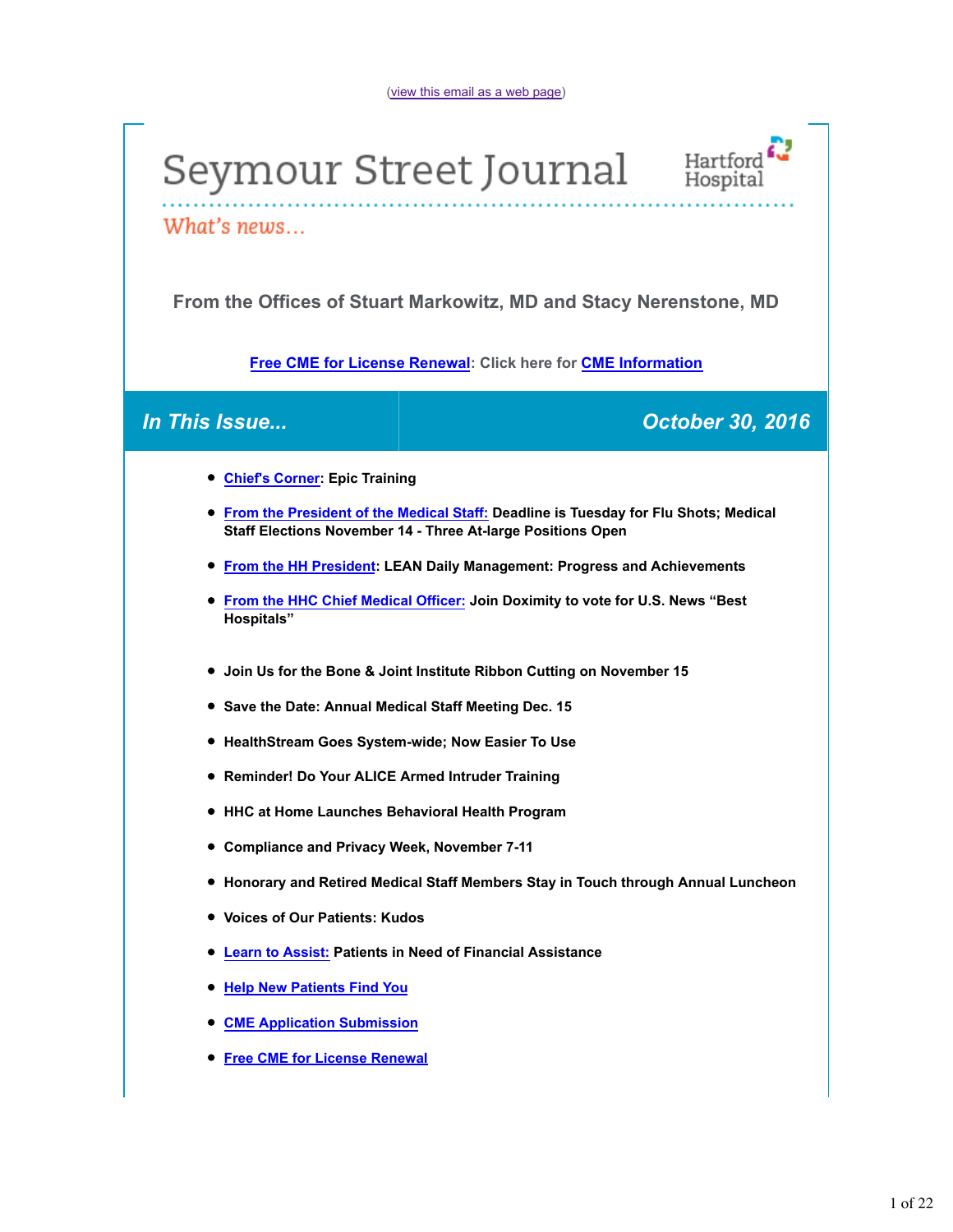*"Wherever the art of medicine is loved,*

**1890-The country's first Native American trained nurse, Nancy Cornelius, graduated from the Hartford Hospital Training School for Nurses.**

*there is also a love of humanity."*

**- Hippocrates**

*Follow Hartford Hospital on facebook, youtube and twitter*

### *Chief's Corner*

*- Dr. Jack Greene, Hartford HealthCare Regional Vice President of Medical Affairs for the Hartford Region and Hartford Hospital*

#### **Just Ask Us!**

We have put in place a dedicated email box for the medical staff, called "Ask Jack." The emails will be picked up each day, and I will be responsible for making sure that you receive feedback. Send your concerns to *askjack@hhchealth.org*.

In addition, there is a dedicated email box to ask questions of **Dr. Stu Markowitz**. Send your questions or comments to *StuandYou@hhchealth.org*, and you'll get a response from Stu within 10 days.

#### **Epic Training**

There have been inquiries about what is currently available for Epic training. You can go directly to www.classman.net/provider training to sign up for any class.

1) You can retake any class. This may be especially helpful for those who rotate into the hospital infrequently.

2) Dragon classes are available for those who did not attend a class prior to go-live or want to fine tune their voice recognition skills.

3) There are additional personalization classes for those who are interested. Evening personalization classes could also be set up if there is interest.

#### **Please see the attached Epic Tip sheet for additional information.**

For any questions please contact: Dr. Marc Palter, 860 972-3196 or cell 860 970-7205, or email marc.palter@hhchealth.org.

### *From the President of the Medical Staff*

*- Dr. Stacy Nerenstone*, *President of the Hartford Hospital Medical Staff*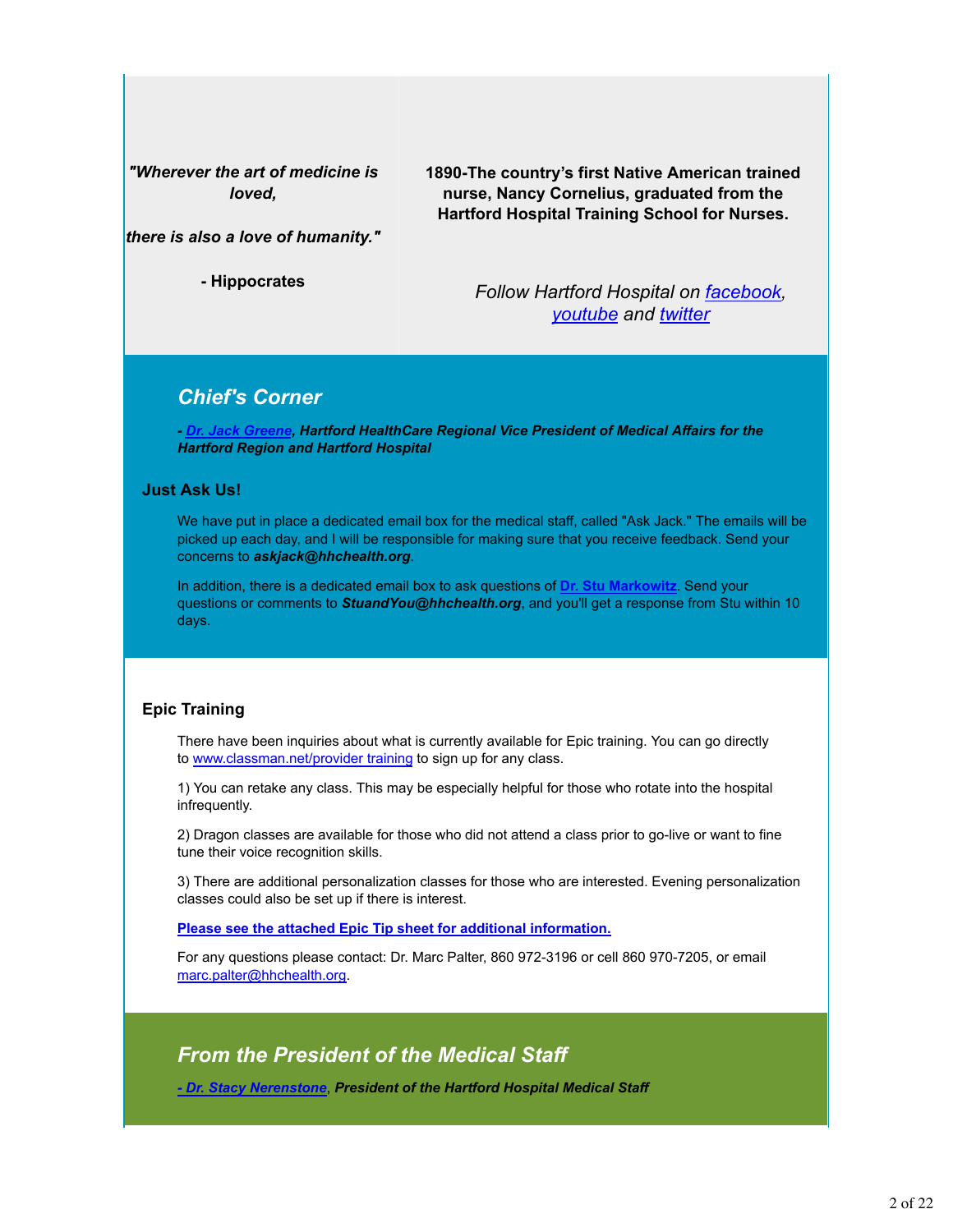#### **Universal Flu Prevention: Deadline is Tuesday**

Every individual who works, learns and volunteers at HHC is required to receive a flu shot or an approved medical or religious exemption by Nov. 1.

The use of FluMist nasal spray vaccine no longer satisfies the HHC influenza vaccine requirement because it has been show to be ineffective.

For information on flu go to https://intranet.hartfordhealthcare.org/inside-hhc/hhc-initiatives /flu-prevention-program

If you have been vaccinated elsewhere, you may send a copy or drop off a copy of your vaccination documentation to the Medical Staff Office by November 1. Documentation should include your name, HHC employee ID (if applicable), date of birth and practice name. Please be sure all information is legible. The Medical Staff Office will process your documentation and a badge will be available for pick-up.

#### **Medical Staff Elections November 14 - Three At-large Positions Open**

Dear Medical Staff Members,

ballots will be sent out on November 14. Please vote when you get your ballot and return by November 28.

Attached is a list current nominees and candidate statements for the upcoming Medical Executive Committee election.

We are voting for three at-large active staff members for two-year terms. There are five nominees:

- 1. **Dr. Heather Einstein,** Obstetrics & Gynecology, Hartford Hospital, appointed 2011
- 2. **Dr. Michael Golioto\*,** Medicine/Gastroenterology, Connecticut GI, PC, appointed 2002
- 3. **Dr. Michael O'Loughlin,\*** Radiology, Jefferson Radiology, appointed 2001
- 4. **Dr. Cynthia Price,** Emergency Medicine, Hartford Hospital, appointed 2001
- **Dr. Peruvamba Venkatesh,\*** Medicine, Hartford Hospital, appointed 1996 5.

#### *\*Incumbent*

Ballots will be sent out on November 14 and will be due back via email, fax or hand delivered to the Medical Staff Office by November 28. Only practitioners (physicians, dentists, oral surgeons, podiatrists, PsyDs or PhDs) who are on the active staff at Hartford Hospital will be eligible to vote.

#### *Candidate Statements*

#### *1. Dr. M. Heather Einstein, Department of Obstetrics & Gynecology, Division of Gynecology*

My name is Heather Einstein, I have been a Gynecologic Oncologist at HH for 5 years, and I would like to represent you as an at-large member on the MEC.

I am proud to work at Hartford Hospital, primarily because I have such respect for my colleagues: we have excellent physicians here who are focused on giving patients optimal care. We all know there are a lot of changes happening in medicine, at a seemingly break-neck pace. As physicians we can't sit back and let change just happen to us; we need to be drivers of change, helping to guide the hospital so those changes positively benefit our patients and our community.

As a female surgeon and mother of 3, I will represent the changing face of the medical staff, and bring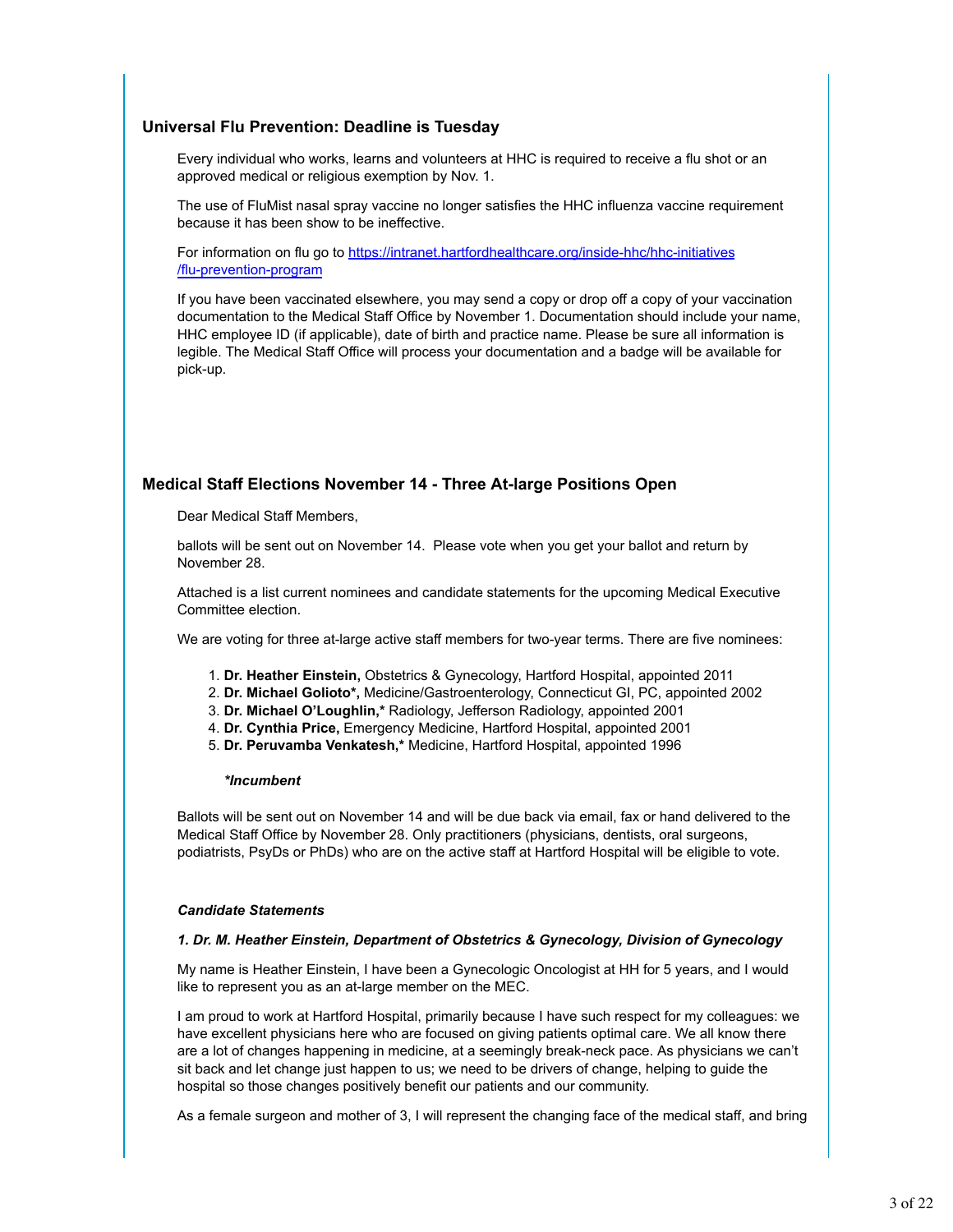a slightly different perspective to the MEC. I am committed to the medical staff, serving on the Physician Engagement Committee, the Obstetrics/Gynecology Clinical Competency Committee and as director of the Gynecologic Oncology Resident Rotation at Hartford Hospital. Those that know me well know I am not shy about standing up for what is right. If you elect me to the MEC, I would give a voice to those thoughts you're having that you wish someone would say. It is not enough just to identify problems. I am committed to effecting positive change.

#### *2. Dr. Michael Golioto, Department of Medicine/Gastroenterology (Incumbent)*

My name is Michael Golioto and I am running for re-election as a member-at-large seat on the Hartford Hospital medical executive committee. I have been a member of the active medical staff at Hartford Hospital for the last 14 years practicing gastroenterology. Prior to my arrival at Hartford Hospital, I completed my undergraduate degree at Columbia University, medical school at the University of Medicine and Dentistry of NJ- NJ Medical School, and internal medicine residency and gastroenterology fellowship at Duke University Medical Center.

I am a founding member and remain active on the Board of Directors of CTGI for 10 years. In this role, I have been able to advise, lead and shape the vision and strategy of the practice since its inception in 2006. During my time on the board CTGI has expanded dramatically through integration of multiple practices while working in close partnership with Hartford Hospital and HHC on multiple mutual projects and initiatives. I have worked to develop our gastroenterology hospital consultation service by coordinating physicians and mid-level providers in an integrated, team approach. Within my group practice, I have helped to recruit early career physicians and mentor their career development. I have served for 7 years on the Hartford Hospital endoscopy steering committee and worked to standardize the credentialing process for endoscopic procedures for practitioners at HH. In addition, I have an active role in teaching gastroenterology to fellows and residents within HH. I have been in a partnership with the Cancer Institute, providing community outreach with a twice yearly lecture series and performing clinical research in pancreatic cancer with sponsorship and support through outside funding and donations. I am a recent graduate of the HHC Physician Leadership Development Institute through which I formed many meaningful relationships within HHC while also gaining a greater understanding of the landscape of healthcare and the HHC system.

My main focus and passion continues to be patient care. I have been clinically active at Hartford Hospital for over a decade and I maintain a daily presence in the hospital in both outpatient and inpatient areas. I have enjoyed serving on the MEC for the last year, and have been an active participant with a perfect attendance record. I believe that my clinical experience and leadership skills continue to make me a sound candidate for the MEC at Hartford Hospital.

#### *3. Dr. Michael O'Loughlin, Department of Radiology (Incumbent)*

I have been at Hartford Hospital since 1996 and a former graduate of the Hartford Hospital Radiology Residency Program in 2000. I then left Connecticut for my Fellowship in Cross Sectional Imaging at the Mayo Clinic in Rochester MN before returning to Hartford in 2001. I am the current MRI section chief for Hartford Hospital and Jefferson Radiology as well as the CT section chief at Jefferson Radiology. Since 2010 I have been the Radiology Residency Program Director at Hartford Hospital. I believe collaboration between disciplines provides the best patient outcomes, and enjoy working alongside my clinical colleagues on multiple DMT's, research projects, and hospital committees. I am the Vice Chair in the Radiology Department at Hartford Hospital and I am a member of the Jefferson Radiology Board of Directors. I have served as a Member at Large on the Medical Executive Committee over the past two years and have found it to be a rewarding experience.

For leadership training, I have completed the Physician Leadership Development Institute for Hartford Healthcare in 2015. I have obtained the Academy of Radiology Leadership and Management Certificate of Achievement. I have reached the Level 1 certification requirements for the American College of Radiology Leadership Institute Certificate (currently working on my level 2certification). And in my free time, last year I became board certified as a Magnetic Resonance Medical Director/Physician (MRMD), and yes this is a real thing.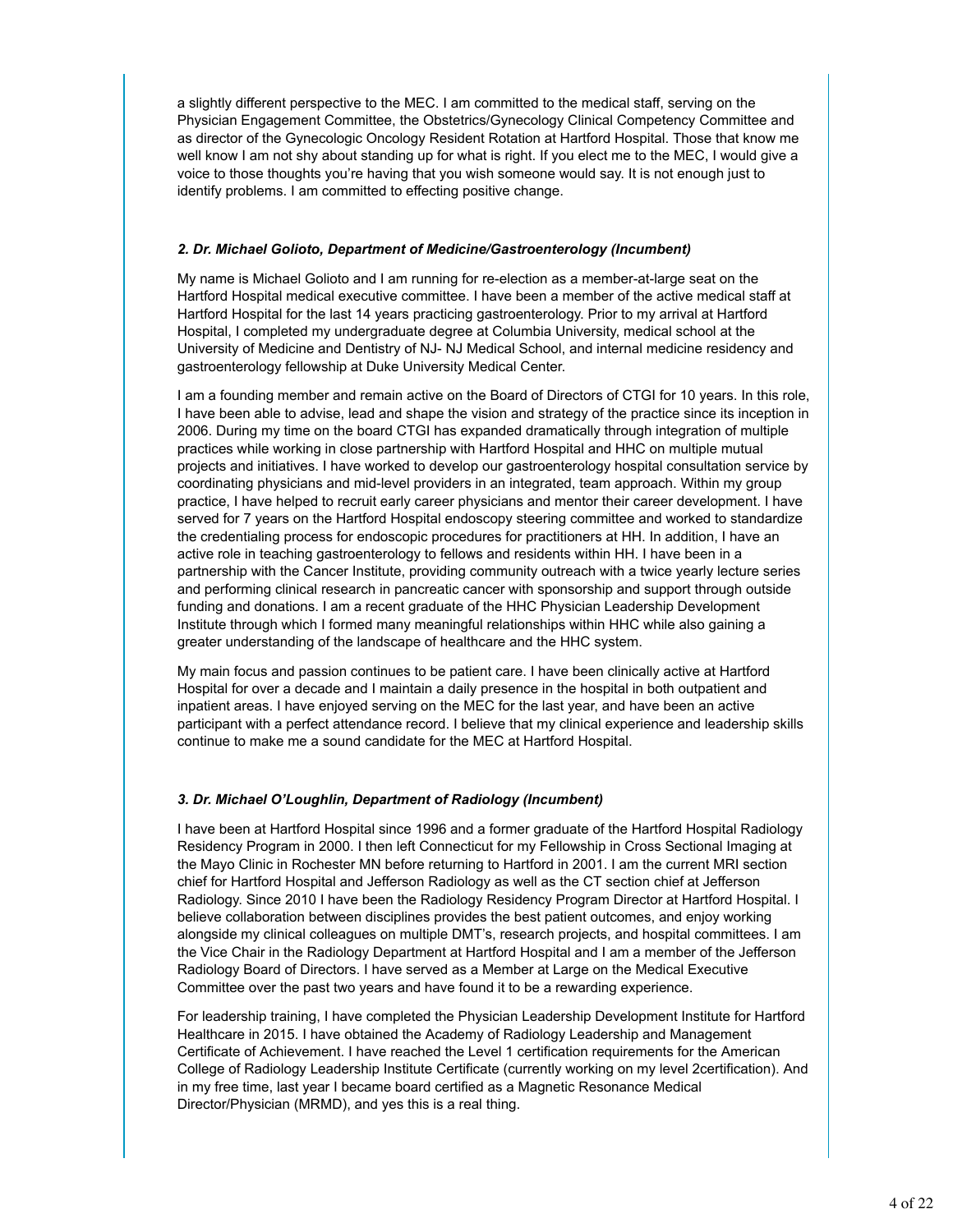I would hope to continue to bring my training, experience, common sense, occasional humor, and helpful personality to the Medical Executive Committee as one of this year's at-large members.

#### *4. Dr. Cynthia Price, Department of Emergency Medicine*

My name is Cynthia Price and I would like to run for an at-large position of the Medical Executive Committee.

I have been employed by Hartford Hospital in the Emergency Department for the past 16 years. I have seen Hartford Hospital grow from the close knit family of employees we used to be to now being the flagship organization of a large, progressive conglomeration. I note negative and positives as we transition and feel I have insight as we become the example of how to demonstrate our values.

I will offer my opinion and support new initiatives going forth. I bring the unique perspective from the Emergency Department which means I interact with most specialties and personalities as well as all different patients that need a voice. I also interface with the community physicians who rely on communication with the hospitals in the system to take high quality care of the patients that they entrust to our attention. I have input from my diversity and residency education background and feel I can add to the governance in a constructive manner.

Examples of my leadership involvement include the Physician Engagement Committee to which I was invited to join last year. I have enjoyed being an active member specifically addressing the needs of the physician community. I also sit on the Physician Wellness Committee for the past two years which holds an obligation to improving life for providers here at Hartford Hospital as an addition to the Engagement group. I have participated in Pharmacy and Therapeutics Committee for the past 5 years and was the physician champion of the recently defunded but important Domestic Violence Advisory Board. I have enjoyed leadership training and discussion at the yearly Hamilton retreat. I look forward to serving all with a smile.

#### *5. Dr. Peruvamba R. Venkatesh, Department of Medicine/Internal Medicine (Incumbent)*

Dear colleagues and friends:

I'm writing to ask for your continued support to serve on the Medical Staff Executive Committee (MEC) and support you and all of the medical staff. You may be aware I have served on the MEC for the past 6 years and contributed significantly to many initiatives during that time that have been very relevant to the welfare and functioning of the medical staff. I see my role simply stated is to be 'supportive'. That's the only reason I wish to continue my role on the MEC.

Some my other accomplishments include my role on the Credentials Committee by facilitating the interviews and with on boarding of physicians joining our medical staff. I remain active in the malpractice prevention area by supporting our initiatives for physicians through MRM training and remaining active on our Malpractice Review Committee. I am also on the Physician Engagement and the Physician Wellness Committees.

My membership on the Executive Leadership Team has provided with the opportunity to understand hospital operations better and liaise effectively with hospital leadership and add medical staff perspective to many discussions.

You may be aware that I have been on the medical staff of the Department of Medicine at Hartford Hospital for over 21 years. I continue to serve as the Associate Director of Medicine for the Department and have remained at the forefront of the meaningful operational changes that have been brought about over the past several years. As the Director for Quality, I continue to help the Division Chiefs of Medicine achieve their quality objectives and metrics that go with it.

Medical education has remained the primary focus of my efforts for over 20 years and I remain committed to elevating our status as the premier education site for undergraduate and graduate medical training. Over this past year I have also taken on an additional role of Chief Academic Officer and Assistant Dean. I am actively collaborating with many members of our medical staff to potentially expand the medical staff role in all aspects of education.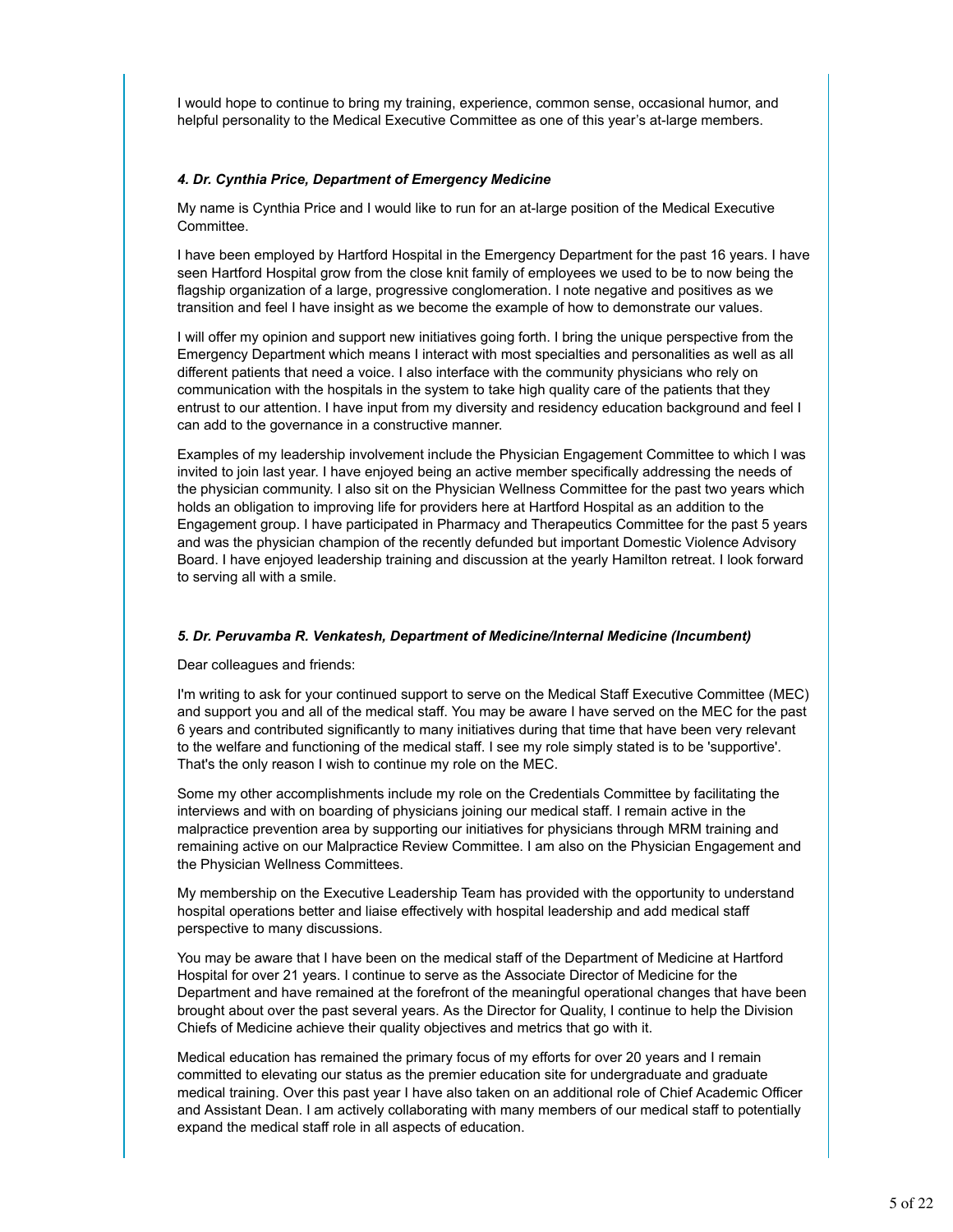Based on the abbreviated summary of my achievements listed above, and my innate desire to contribute to our medical staff leads me to ask for your support. I hope you will find my candidacy one worth supporting and I wish to thank you in advance.

#### *Current Medical Executive Committee Officers*

- President: Stacy R. Nerenstone, MD (Exp. 11/17)
- Vice-President: Matthew L. Saidel, MD (Exp. 11/17)
- Treasurer: William V. Sardella, MD (Exp. 11/17)
- Secretary: Elizabeth Brady, MD (Exp. 11/17)

#### *Current Voting Chiefs and At-Large Members of the MEC*

- Adam Borgida, MD, Obstetrics & Gynecology
- Michael Golioto, MD, Medicine/Gastroenterology (Exp. 12/16)
- Thomas Farquhar, MD, Radiology
- April Goller, MD, Medicine (Exp. 12/17)
- Ajay Kumar, MD, Medicine
- Mitchell McClure, MD, Medicine/Hospital Medicine (Exp. 12/17)
- Kenneth Robinson, MD, Emergency Medicine
- Michael O'Loughlin, MD, Radiology (Exp. 12/16)
- Steven Shichman, MD, Urology
- Samuel Pope, MD, Medicine/Pulmonary (Exp. 12/17)
- Witold Wiberski, MD, Anesthesiology
- Peruvamba Venkatesh, Medicine (Exp. 12/16)
- Andrew Wakefield, MD, Neurosurgery (Exp. 12/17)

### *From the Hospital President*

*Dr. Stu Markowitz*, *Senior VP, HHC, and Hartford Region President*

#### **LEAN Daily Management: Progress and Achievements**

As you know, over the past fiscal year, we greatly expanded LEAN daily management throughout the hospital. We have stood up 48 new groups and laid the foundation for more rapid expansion going forward.

LEAN enables rapid response in improving efficiency, effectiveness and overall patient care. Here are some of our LEAN achievements.

- 10 groups achieved bronze status, a Lean assessment certification and are now focusing on achieving silver status for high performance and we plan to stand up dozens of additional daily management sites and achieve bronze certification in 24 areas.
- 630 Hartford HealthCare leaders completed Advanced Lean Training, with more than 40 percent from Hartford Hospital.
- Through the disciplined five-day, rapid-improvement Kaizan process: - HH reduced handoffs for psychiatric patients transitioning from HH to the Institute of Living from 32 to six, reducing processing time significantly;

- We improved by 88 percent the number of stroke patients discharged by 11 a.m., up from 15 percent, and we improved outpatient appointment compliance to 90 percent from 60 percent; - For heart-failure patients transitioning to home, we reduced phone calls from 11 to three;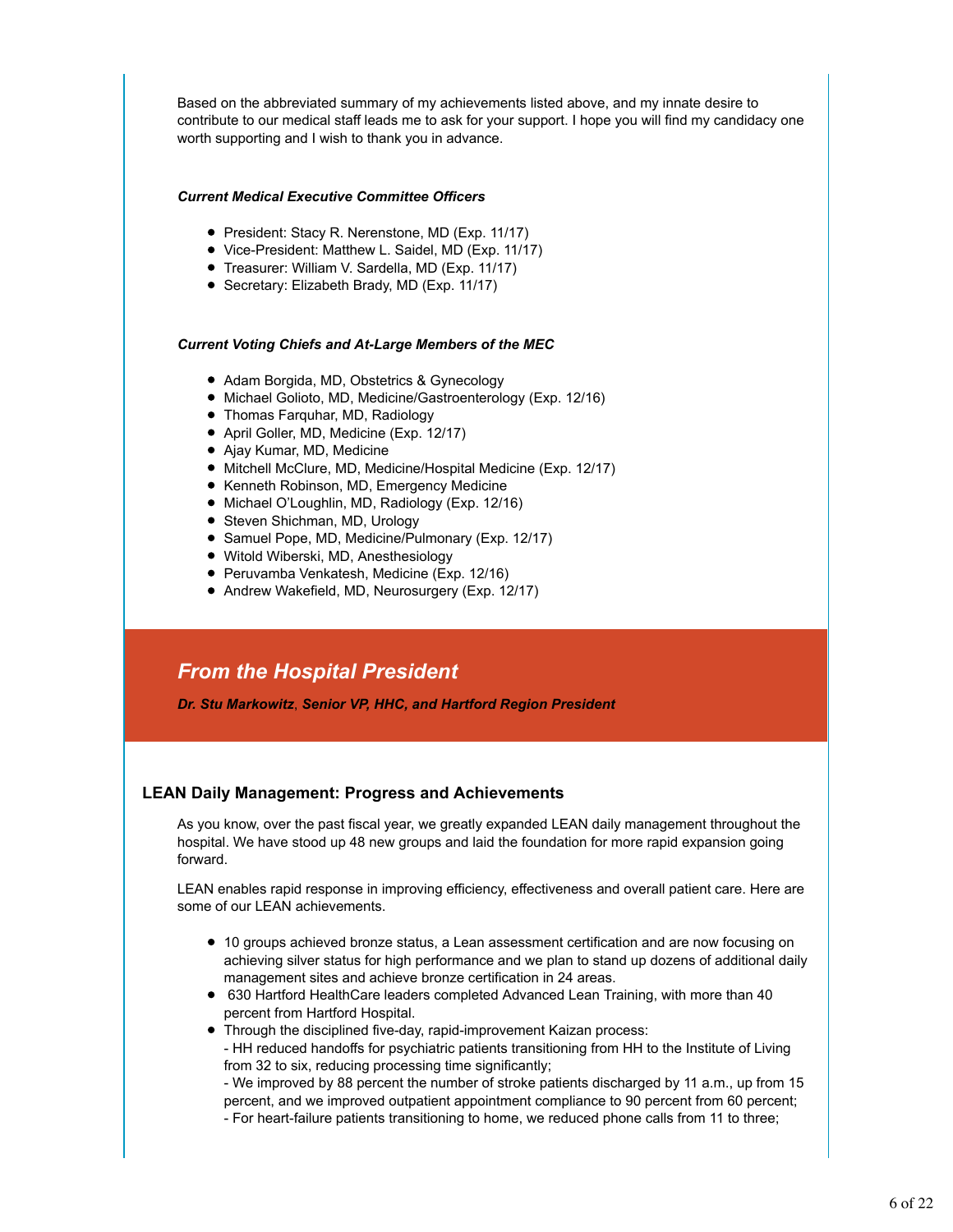improved timing of home care visits from anywhere from one to three days in the past to within 24 hours today; and new improved the quality and accuracy of transition paperwork by more than 90 percent.

LEAN is the way Hartford Hospital works, and we expect our efficiencies and effectiveness to continue to improve.

Thank you for your participation in this journey.

### *From the HHC Chief Medical Officer*

*Dr. Rocco Orlando III, HHC Senior Vice President and Chief Medical Officer*

#### **Join Doximity to vote for U.S. News "Best Hospitals"**

Want to raise the chance of improving your specialty's reputation score on the U.S. News & World Report's "Best Hospitals" rankings? Then claim your profile on doximity.com by early December.

U.S. News & World Report, sponsor of one of the healthcare industry's most recognized quality ranking programs, will survey all Doximity members who are board-certified in one of the 16 ranked specialties as one part of the reputation score calculation. Reputation accounts for 27.5% of a hospital's total score in the "Best Hospitals" ranking, except for ophthalmology, psychiatry, rehabilitation and rheumatology, where reputation is 100% of the ranking score.

All board-certified physicians within one of the 16 specialties who become Doximity members by early December (last year the deadline was Dec. 5; this year's date hasn't yet been announced) will receive a request to vote either via email or as a prompt when logging into Doximity.

As a Doximity member, you also can connect with physician colleagues across the nation, learn about job openings, access peer-reviewed journal articles and more.

Physicians who are board-certified in the 16 specialties, but who do not claim their Doximity profile to become a member, will be part of the other voting arm.

Among Doximity non-members, U.S. News will select 200 specialists from each of the 16 specialties to receive a "Best Hospitals" ballot. This ballot will be sent first via email, then by regular mail if no vote is cast. Since the chances of being selected randomly for this arm of the reputation voting are slim, claiming your Doximity profile is the only way to ensure you have the opportunity to vote.

Of course, if you do receive a survey via email or mail, this is your opportunity to cast a vote for your specialty in hopes of ranking it as a "Best Hospital." Be sure your office staff also is aware of this possible mailing, so they can be on the lookout for the survey as well.

### *Top News*

#### **Join Us for the Bone & Joint Institute Ribbon Cutting on November 15**

Join us **Tuesday, November 15** as we celebrate a new era in healthcare in the region with the ribbon cutting for the new home of the Hartford HealthCare Bone & Joint Institute at Hartford Hospital. The ceremony will begin at 4:30 p.m.

The five-story inpatient hospital linked by a pedestrian bridge to the institute's four-story ambulatory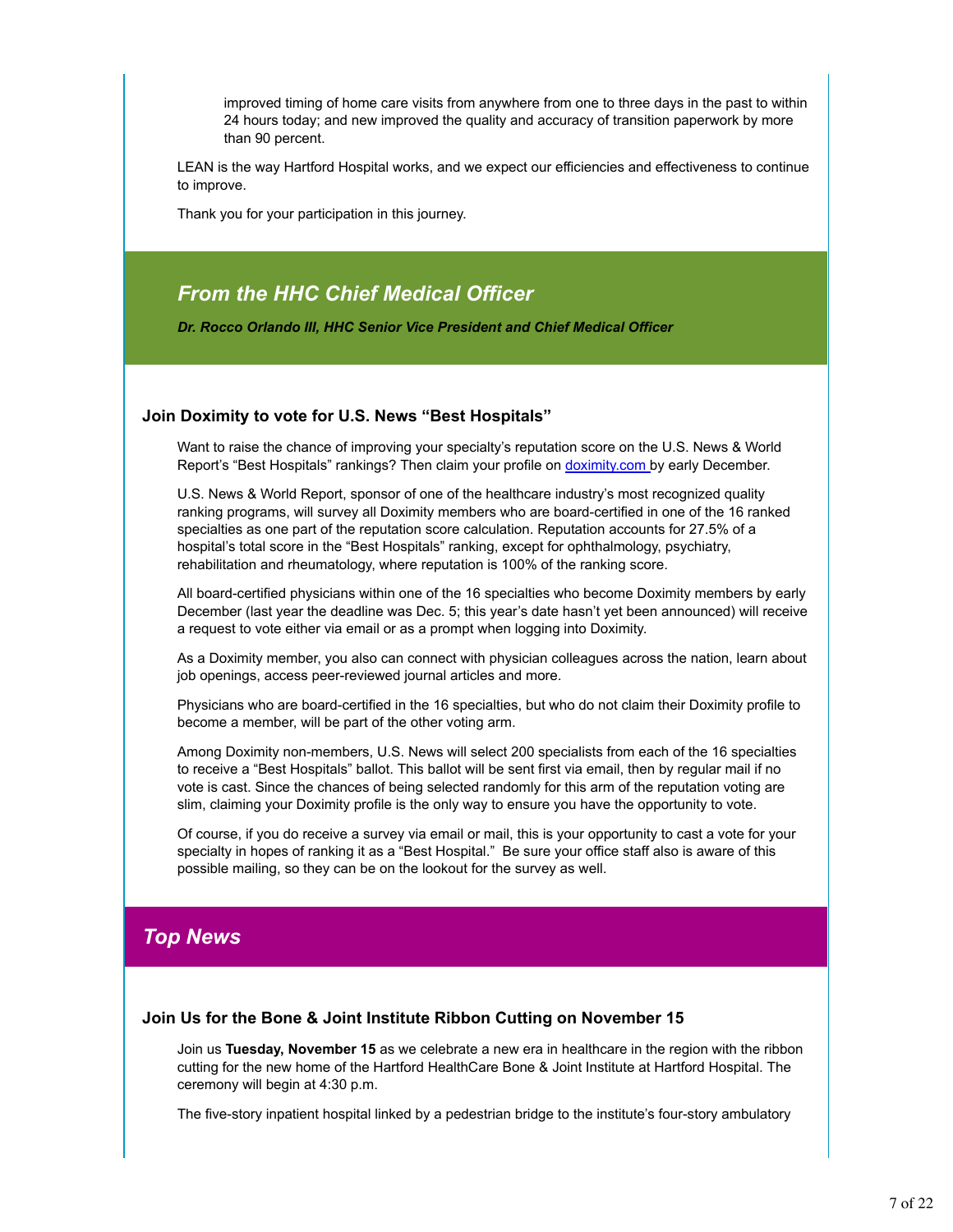care center has been under construction for the past two years at Seymour Street and Retreat Avenue. The inpatient hospital, with 10 operating rooms and 60 beds, will also includes orthopedic urgent care, diagnostics, imaging, and a wellness-rehabilitation center. The four-story ambulatory center will house five ambulatory surgery rooms and offices for orthopedics and rheumatology, and a medical and community education center.

"This expansion will allow [us] to meet a new era in healthcare," says **Dr. Courtland Lewis**, the Bone & Joint Institute's physician-in-chief. "Every professional in the institute, from anesthesiologists to radiologists, will be exclusively trained in musculoskeletal care where they can share best practices centered on the patient. The end result is improving access to quality care, while reducing costs and keeping patients healthy."

The new Bone & Joint Institute at Hartford Hospital is a 165,000-square-foot acknowledgment that musculoskeletal care in America is taking a swift, if somewhat achy, turn.

"We are living longer, working harder, exercising less," says Dr. Stuart Markowitz, Hartford Hospital president and senior vice president of Hartford HealthCare, "and not always taking care for our bodies as we should."

By conventional standards, the Bone & Joint Institute is a Futurama mashup of services where people can request an osteoporosis screening, sign up for a fracture-prevention clinic, watch a better-health cooking demonstration in a fully-stocked professional kitchen, have a hip or knee replacement, find mental health guidance for post-injury anxiety or depression and use the Motion Lab to get an early start on post-surgery rehabilitation with an antigravity treadmill or improve their golf swing, running efficiency or baseball pitching mechanics through computer-guided analytics.

"This is not your father's knee and hip surgery center," says Dr. Markowitz.

#### **Save the Date: Annual Medical Staff Meeting Dec. 15**

#### **Thursday, December 15 from 7-7:50 a.m. in Gilman Auditorium.**

Continental breakfast will be available from 6:30-7:00 a.m.

#### **HealthStream Goes System-wide; Now Easier To Use**

The new, system-wide version of HealthStream is now available. The new system makes it easier to log in, register for classes and complete online learning.

To log in, click this link or copy and paste it into your browser: www.healthstream.com/hlc /HHCHealthCare. You can also find log-in information on the eLearning page of HHC Connect. Any old links or bookmarks in your browser will no longer work.

Use your network user name and password to log in. You will no longer need your employee I.D. If you have trouble logging in, simply click this icon on your desktop. Then select "Report a Problem" and click the HealthStream icon on the next screen.

We hope the new system makes it easier for you to complete the training you need to ensure that we are always learning and improving so we can provide the best care to the patients, families and communities that depend on us.

If you have questions please contact Eric Bennett, Eric.Bennett@hhchealth.org

#### **Reminder! Do Your ALICE Armed Intruder Training**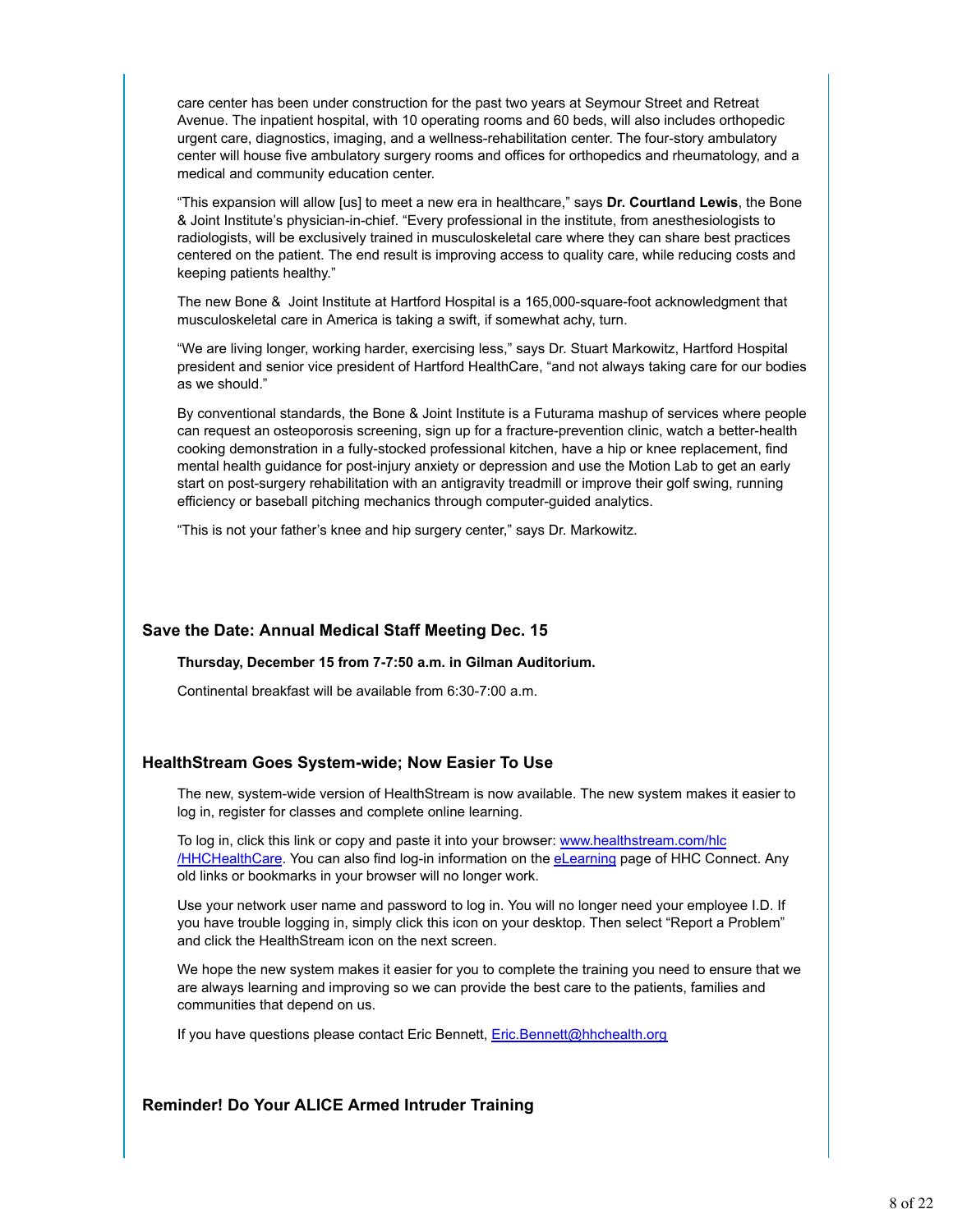#### **Deadline extended to December 31.**

Link to training: **http://hhchelp.hhchealth.org/kinetic/login.jsp**

#### **HHC at Home Launches Behavioral Health Program**

Hartford HealthCare at Home has launched a new Behavioral Health Program for home care. It is now accepting patients in all regions.

Services are designed for homebound adults experiencing anxiety, persistent sadness or depression, dementia or Alzheimer's disease, new psychotropic medicine, difficulty adapting to traditional mental health services, or limited support systems

The program is comprised of a multidisciplinary team who provides comprehensive, short term, intermittent home health services for homebound adults. For the homebound individual, the program improves the client's knowledge base about medications, staying well, their illness, relapse prevention, and community resources, improving quality of life and overall health management.

This is a holistic approach to care, using standardized assessment tools that allow for a collaborative approach between client, physician and Hartford HealthCare at Home as the home care provider. The program increases compliance with medication and medical follow-up, and decreases hospitalizations as well as emergency calls and visits.

Services are provided by specially trained nurses and occupational therapists, social workers and home health aides. Services Include:

- Comprehensive assessment and individualized treatment planning
- Medication management and education
- Supportive psychotherapy for individual and family
- Linkage to community resources
- Behavior management
- Education about the disease process
- Family education
- Telephone support

#### **Compliance and Privacy Week, November 7-11**

Compliance and Privacy Week Events

#### **MONDAY, NOVEMBER 7**

8-9:30 a.m. Hartford HealthCare at Home, 999 Asylum Street, Suite 504

8-9 a.m. Hartford HealthCare at Home, 1 Northwestern Drive, Suite 101, Bloomfield Office

11:30 a.m.-1 p.m. Natchaug Hospital, Main Lobby

11:30 a.m.-1 p.m. Hartford Hospital, Cafeteria

11:30 a.m.-1 p.m. Hospital of Central Connecticut, Café, New Britain

#### **TUESDAY, NOVEMBER 8**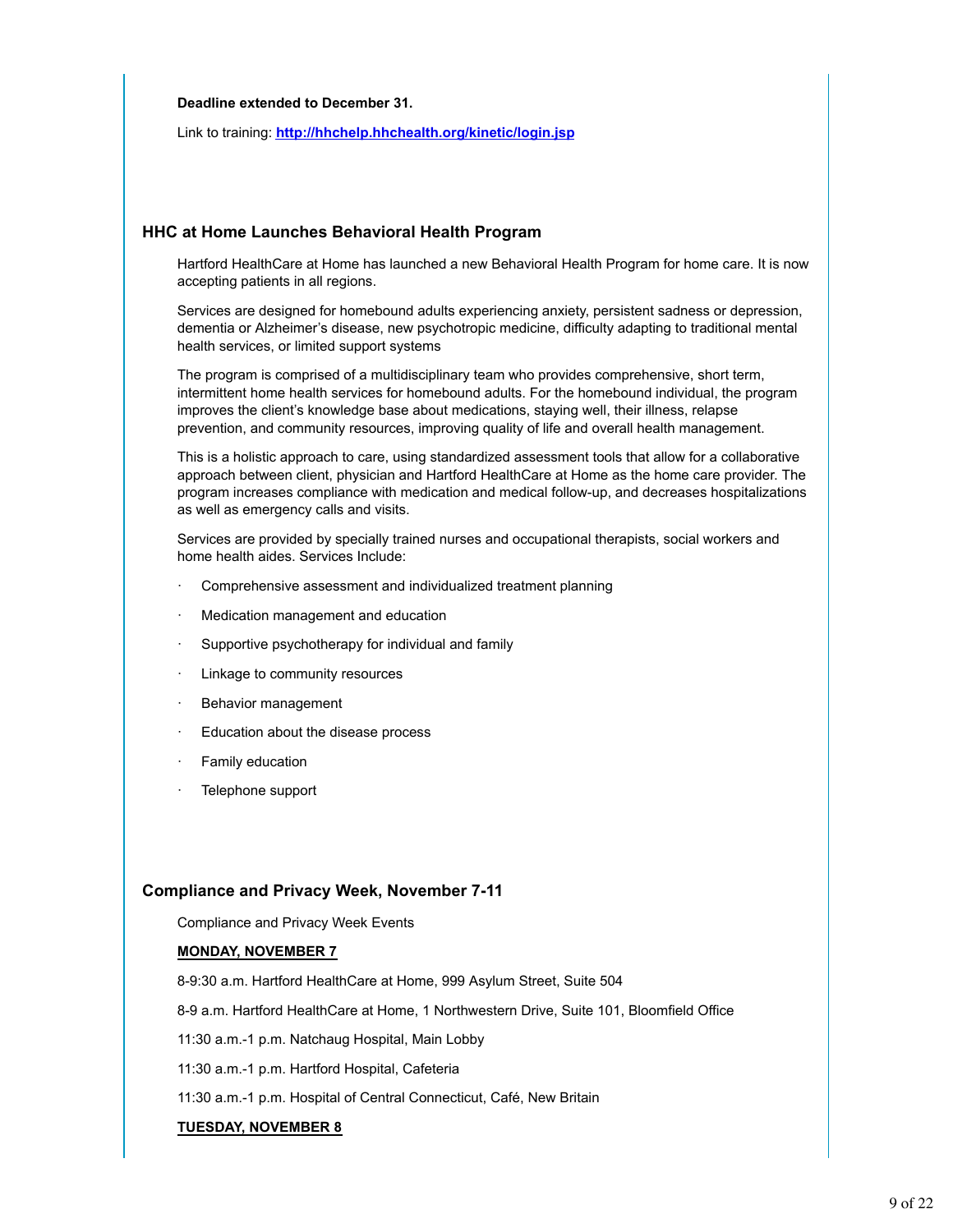9-11 a.m. Southington Care Center, Main Lobby, 45 Meriden Avenue, Southington

11:30 a.m. -1 p.m. Hospital of Central, Connecticut, Bradley Campus, Cafeteria

11:30 a.m. -1 p.m. Backus Hospital, Cafeteria

11:30 a.m. -1 p.m. Hartford HealthCare Medical Group & Hartford HealthCare at Home, Administrative Offices, Wethersfield, 2nd floor

2-5 p.m. Institute of Living, Donnelly Building, Main Lobby

#### **WEDNESDAY, NOVEMBER 9**

8-9:30 a.m. HHC at Home, 680 Main Street, Suite 300, Watertown, Dining Room

11:30 a.m.-1 p.m. Hartford Hospital Rehabilitation Network & System Support Office, Curtis Building, Newington, 5th Floor Connector

11:30 a.m.-1 p.m. Rushford Hospital, Cafeteria

#### **THURSDAY, NOVEMBER 10**

7-8:30 a.m. Jefferson House, Main Lobby

8-9:30 a.m. Jerome Home, Main Lobby

11:30 a.m.-1 p.m. Windham Hospital, Cafeteria

11:30 a.m.-1 p.m. MidState Medical Center, Cafeteria

#### **FRIDAY, NOVEMBER 11**

8-9:30 a.m. Hartford HealthCare at Home, 300 Queen Street, Large Conference Room, Southington

11:30 a.m.-1 p.m. Hartford Hospital, Cafeteria

#### **Honorary and Retired Medical Staff Members Stay in Touch through Annual Luncheon**

Nearly 40 guests attended the annual Honorary and Retired Medical Staff (HMS) Luncheon on October 25 at the Education and Resource Center. The annual luncheon is an important opportunity for the hospital to inform our HMS members about developments at the hospital and to thank them for their valued service and continued interest.

Carol Garlick, vice president, Philanthropy, Hartford Hospital, welcomed luncheon guests, including new HMS members **Brendan Fox, MD; Bill Laakso, MD; and Gary Nobert, MD. Jack Greene, MD,** regional vice president, Medical Affairs, Hartford HealthCare, provided an update on current Medical Staff initiatives and achievements, and Hartford Hospital President **Stuart Markowitz, MD**, updated the group on the state of the hospital.

**Steven Shichman, MD,** executive director, Center for Education, Simulation and Innovation (CESI), was the keynote speaker, presenting on the growth of CESI and its achievements in promoting excellence in clinical care and advancing safety. The keynote was followed by a tour of CESI, which is scheduled to open its 25,000-square-foot expansion in the coming weeks.

### *Excellence*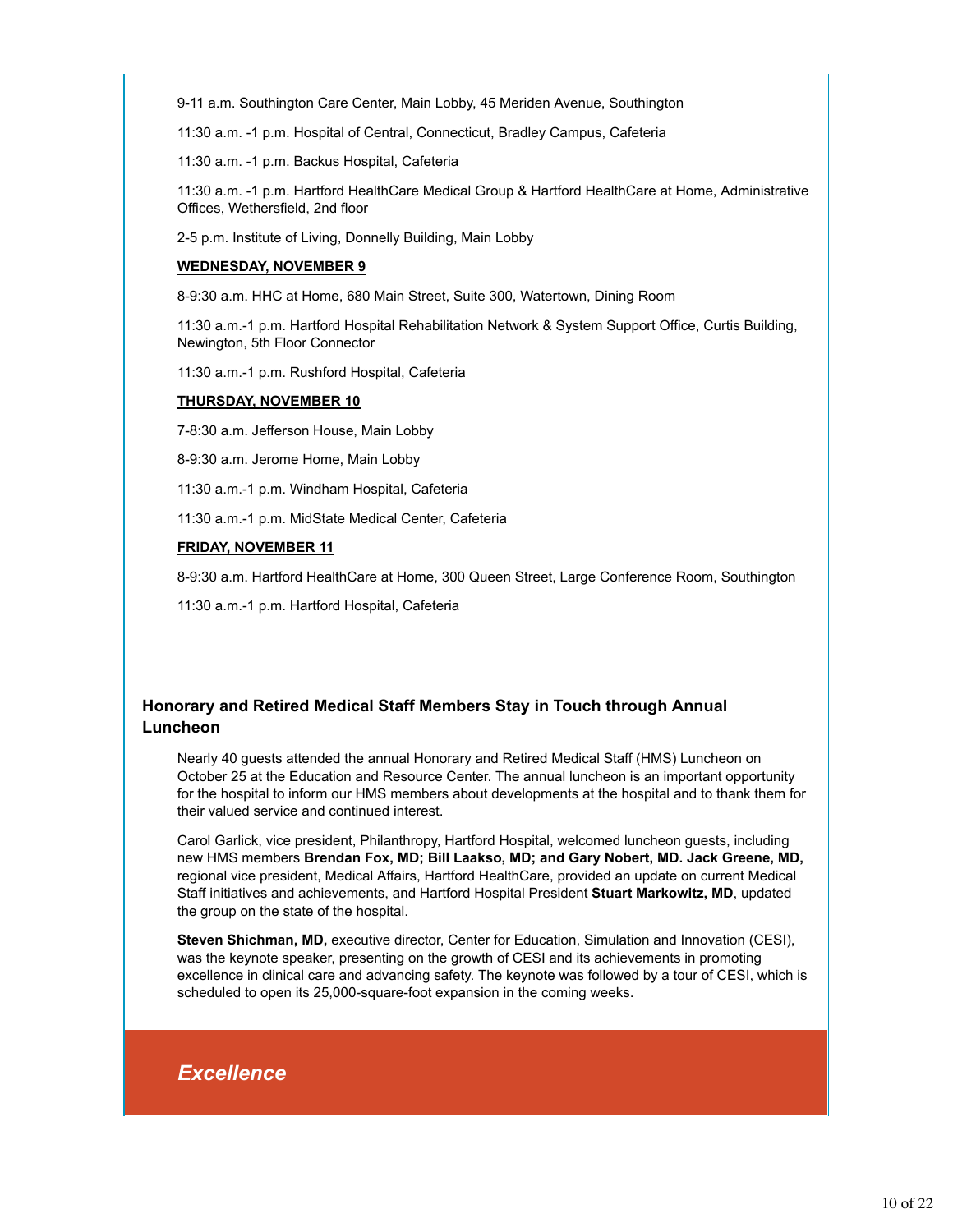#### **Dr. Paul Thompson Lectures at Cornell**

**Dr. Paul Thompson** was visiting professor in the Cornell HeartHealth Distinguished Professor Lecture Series. His topic was "Are There Deleterious Effects from Long-Term Endurance Exercise Training?**"**

#### **Increase survival of tragedies by teaching bleeding control**

**Dr. Lenworth Jacobs** delivered the 2016 Excelsior Surgical Society/Edward D. Churchill Lecture.

His topic was "Strategies to Increase Survival in Active Shooter and Intentional Mass Casualty Events." He emphasizes the importance of teaching bleeding control to medical professionals and the public. >Watch Video

#### **Dr. Jeffrey Gordon Inducted as CSMS President**

**Dr. Jeffrey Gordon** was sworn in as president of Connecticut State Medical Society at the CSMS 224th Annual Meeting.

#### **Dr. Kristen Zarfos Awarded \$31,500 Grant**

**Dr. Kristen Zarfos** was awarded a \$31,500 grant from the Connecticut Breast Health Initiative for a screening ultrasound program for young African American women.

#### **The Night of Hope Honoree's Reception honors the area's most respected medical professionals**

Olympic Gold Medalist and World Record Holder, Aries Merritt was one of many guest speakers at the National Kidney Foundation's 2016 Honoree's Reception on October 19 at Aria Banquet Hall. Aries shared his inspiring story about his journey with kidney disease, and was joined by his kidney donor and sister, LaToya Hubbard.

Aries Merritt is an American Track and Field athlete who specializes in the 110 meter high hurdles and currently holds the world record in that event. In 2013, he was diagnosed with a rare kidney condition and in 2015 he received a kidney transplant. "I was at the peak of my career when I learned that my kidneys were failing. I trained for as much time as my body would allow until I decided that a transplant was the best option," said Aries, "Fortunately for me, my sister LaToya Hubbard was a perfect match; it has been the biggest hurdle I've ever faced."

The Night of Hope Honoree's Reception honored the area's most respected medical professionals who have helped NKF by supporting local educational programs and patient services in CT. This year the medical professionals that NKF honored were **Dr. John D'Avella** of **Hartford**, **Dr. Fredric Finkelstein** of **New Haven**, **Dr. Sankar N. Niranjan** of **Greater Hartford**, and **John McNab, PA**, of **Hartford**.

#### **Dr. Robert Dicks To Speak at Longevity Panel**

**Dr. Robert Dicks,** Hartford Hospital's chief of Geriatric Medicine, will be a featured panelist at "Managing Life Priorities in the Age of Longevity" on Wednesday, November 9 from 4:30-7 p.m. at the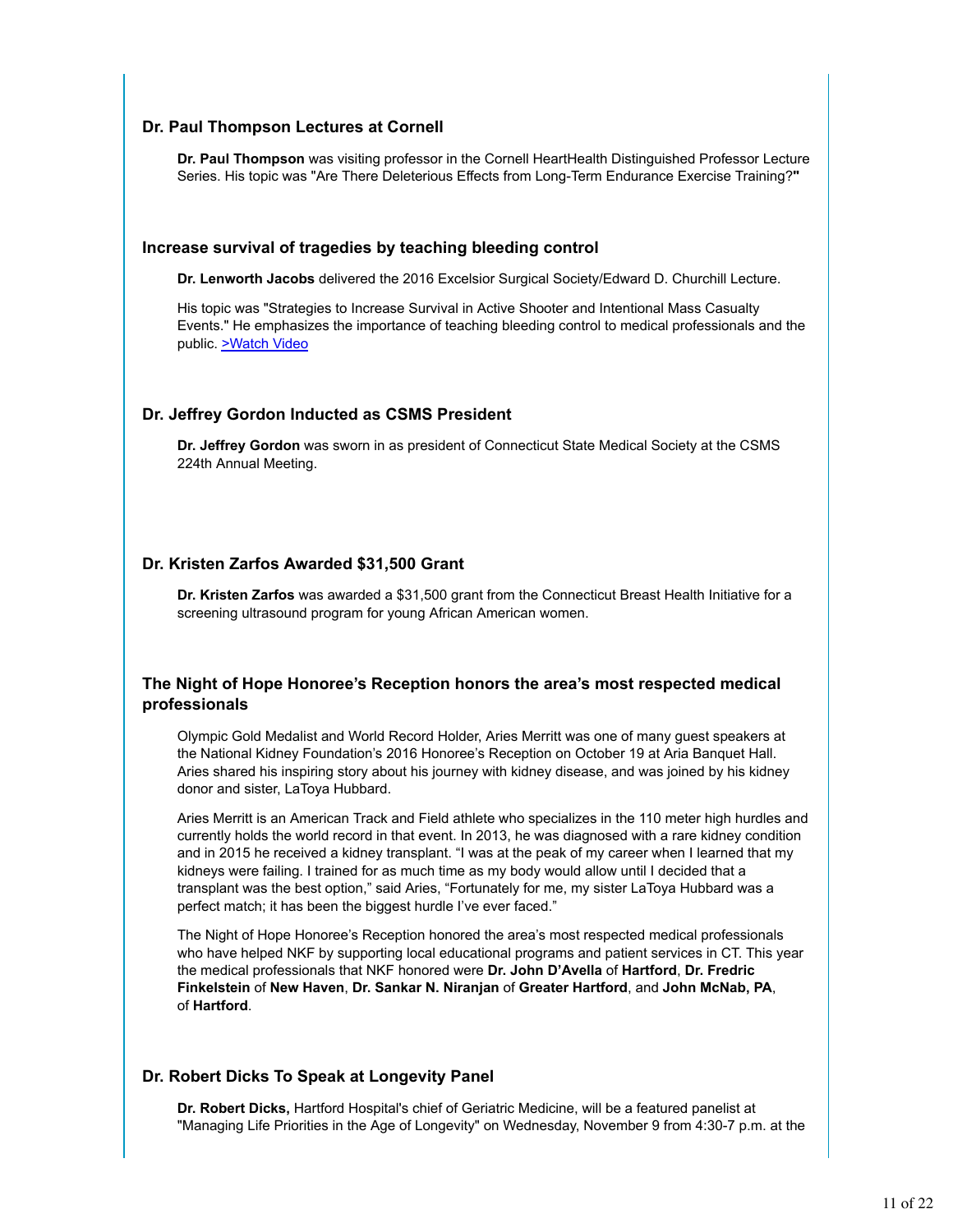Hartford Golf Club in West Hartford.

This timely discussion will focus on one of the major transformations challenging 21st century norms and reshaping society - population aging - the only global megatrend causing a major impact in both developed and developing societies.

The event includes a reception with cocktails and hors d'oeuvres. To register, contact Nicholas Vazquez at 860.952.6753 or nicholas.s.vazquez@bankofamerica.com by Monday, October 31.

### *Research and Academics*

#### **Hartford Hospital to Participate in NCI Study on Smoking Cessation**

**Dr. Andy Salner**, Ellen Dornelas and David Finitsis will conduct Hartford Hospital's participation in a new NCI R01 study based at Lombardi Cancer Center at Gorgetown Medical Center and also in collaboration with Lahey Clinic.

The project, "Investigating Evidence-based Smoking Cessation Interventions into Lung Cancer Screening Programs: A Randomized Trial," will study the efficacy of smoking cessation counseling by telephone for smokers undergoing lung cancer screening at Hartford Hospital.

#### **Hartford Hospital to Participate in NIH-Funded Study on Uterine Cancer and Incontinence**

**Dr. Elena Tunitsky,** Urogynecology, and **Dr. Amy Brown,** gynecological oncology, have been selected to take part in a PCORI NIH-funded multicenter study called "Cancer of Uterus treatment of incontinece (CUTI): a perspective cohort study addressing evaluation and treatment of incontinence in women with uterine cancer."

#### **The Hartford Healthcare Cancer Institute Presents: The Basics of Bone Marrow Transplant Lecture Series**

#### **November 28**

**6-7 p.m., Hartford Hospital Cancer Center, Taylor Conference Rooms**

#### *Nov. 28: Post-transplant Care for Allogeneic HCT Recipients: Can We Bring Patients Back Home Earlier?*

Memorial Sloan Kettering Cancer Center Lecturer to be announced

The lecture can also be viewed via videoconference (meet.cancer@video.hhchealth.org) at the following locations:

- Backus Hospital, MOB Conference Room
- MidState Medical Center, Conference Room IV
- The Hospital of Central Connecticut Cancer Center, Conference Room A
- Windham Hospital, Johnson Room

Lectures are CME-eligible. For more information, please contact Andrea Dash at Andrea.Dash@hhchealth.org.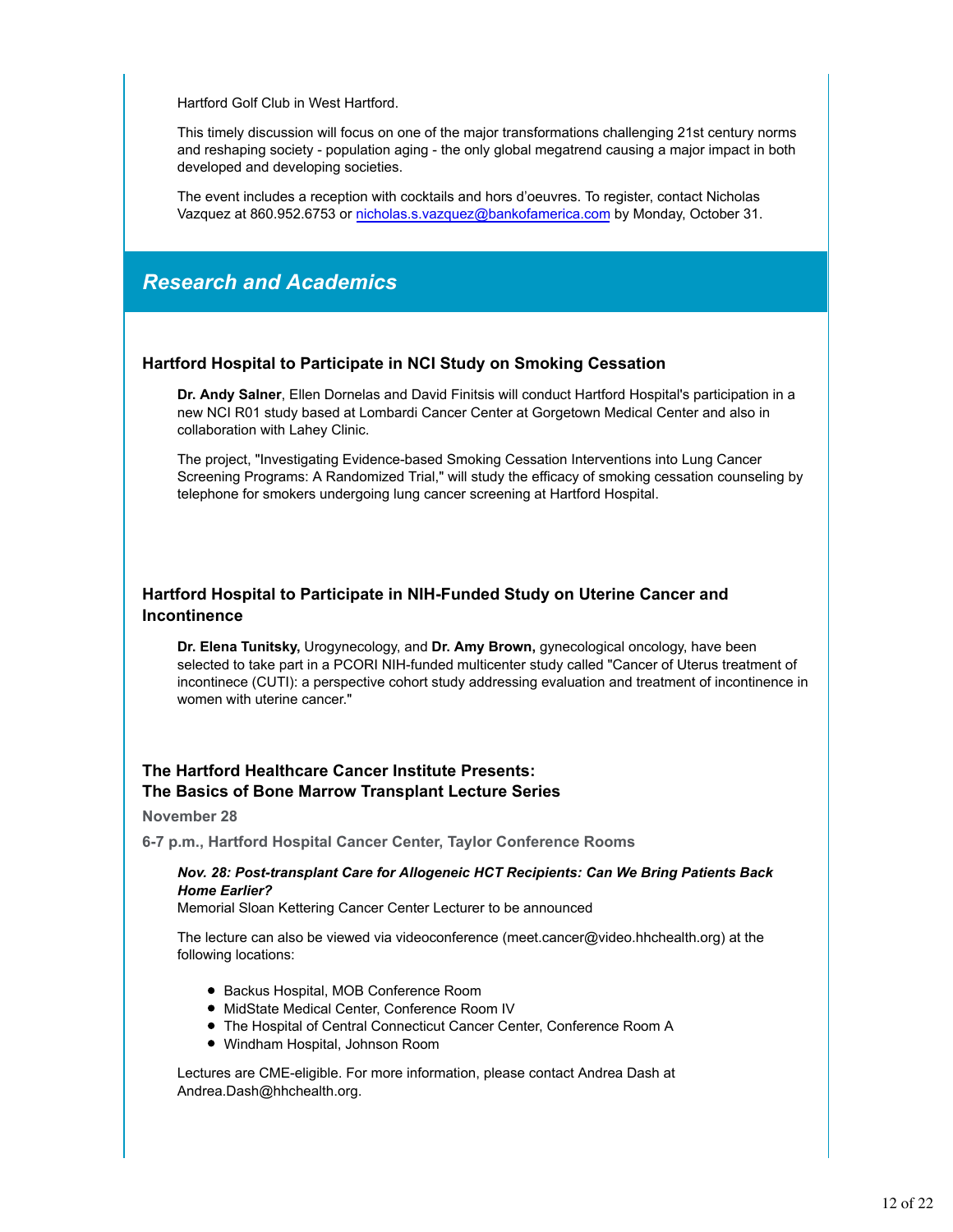### **HHC Cancer Institute Presents: Pancreatic Cancer-Developing High-Risk Identification and Early Detection Paradigms**

**Thursday, November 3, 12-4:30 p.m.**

**Farmington Marriott, 15 Springs Rd., Farmington**

Speaker will be **Dr. Robert Kurtz,** from Memorial Sloan Kettering Cancer Center.

### *Accepting New Patients? We Can Help*

#### **Help New Patients Find You**

Hartford HealthCare offers physicians a free powerful tool to help reach potential patients. The system-wide "Find A Doctor" search feature on our website helps potential patients connect with appropriate physicians when they need care.

Patients' searches lead to doctors' online profiles, which are based on information physicians provide to the Medical Staff Office. Details on education, specialty, office locations, languages spoken, biography and any promotional videos are displayed, helping patients make vitally important decisions in choosing a physician.

The HHC Planning and Marketing team is committed to making sure this online information is correct. Please spend a few moments reviewing your profile at HartfordHealthCare.org/verify. Click the "Physician Feedback Form" on the right hand side of your profile to submit changes.

You will need your NPI number to verify your identity. The "Accepting New Patients" filter is set as the default to help patients connect with physicians who are taking new patients. If you are no longer accepting new patients, please let us know. Changes to your profile will be made within three business days.

### *Operational Update*

#### **Changes in AJCC Staging Requirements**

The 8th edition of the American Joint Committee on Cancer (AJCC) Cancer Staging Manual is due out at the end of October.

Any physician involved with staging should know that there have been some pretty big changes in AJCC staging requirements.

There are many free resources available that are good refresher lessons, a tab for cancer staging education and a category specific to physician. https://cancerstaging.org

For more information, contact Mary Fleming, CTR, MSOL, manager of the Hartford Hospital Cancer Registry at 860-972-2122.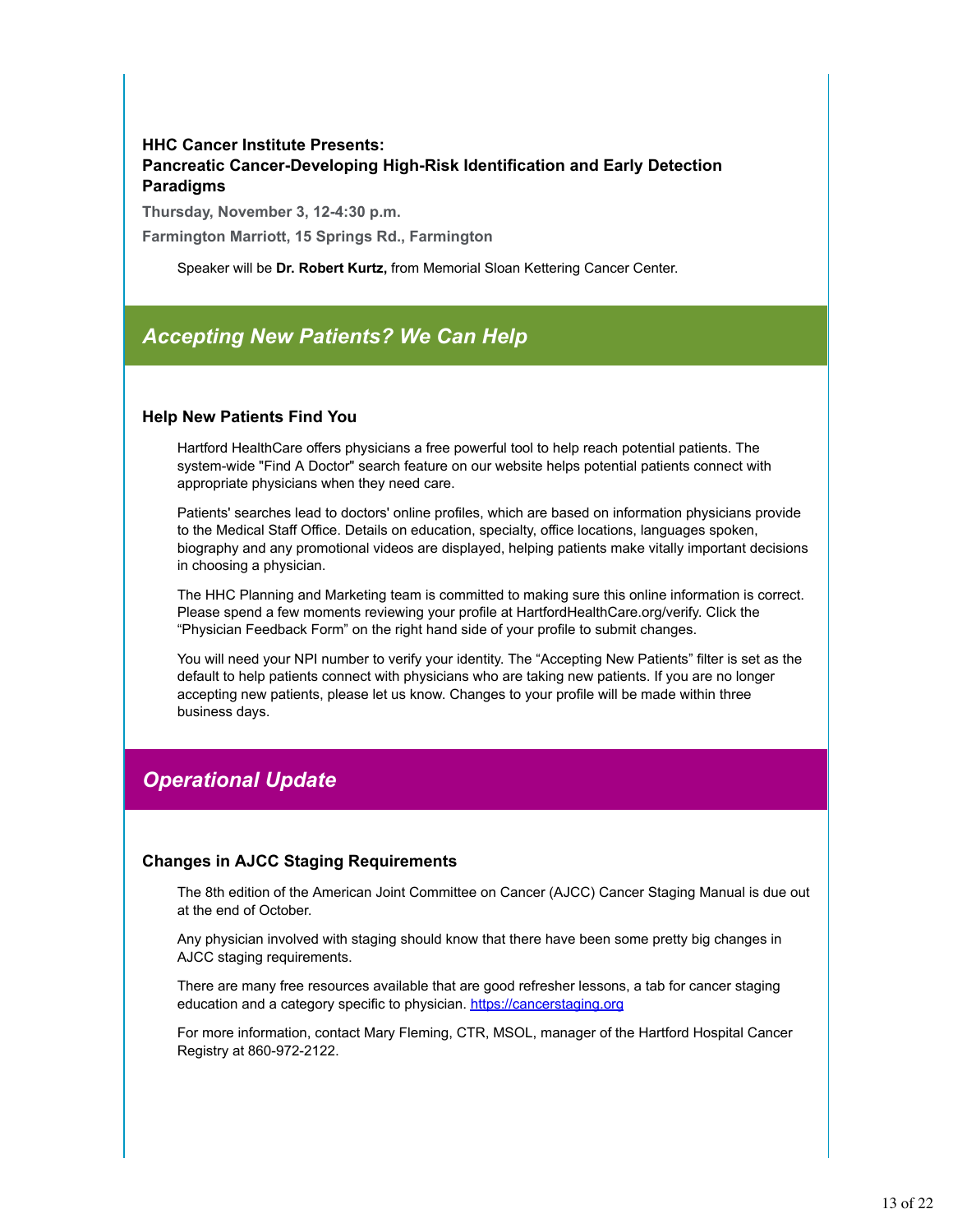#### **Save the Date for the 2017 Black & Red Benefiting Neuroscience**

Save Saturday, January 28, 2017, for Hartford Hospital's annual gala, the Black & Red. The Hartford HealthCare Neuroscience Institute at Hartford Hospital will be honored at the event, which will feature entertainment by Fitz & The Tantrums.

Funds raised through the 2017 Black & Red will help create the platform to further enhance the research and outcome measurements that will elevate the breadth and depth of neuroscience services in Connecticut. Tickets for the hospital's signature fundraiser will go on sale in the coming months.

See our Sponsorship Opportunities Guide to find out about all event sponsorship options. The deadline to sponsor is Friday, December 16. For questions, contact Carla Burgess, director of development, at carla.burgess@hhchealth.org or (860) 972-1932. For event updates, visit giving.harthosp.org/blackandred.

#### **General Internal Medicine Meeting-Save the Date**

**November 1, 5:30-8:30 p.m.- Pond House Cafe, West Hartford**

*"The surge of Aedes, Aegypti and Mers: Vector-borne diseases" - Dr. Jack Ross*

Dinner will be provided.

Hartford Hospital is accredited by the Connecticut State Medical Society to provide Continuing Medical Education for Physicians. Hartford Hospital designates this live activity for a maximum of 1.5 AMA PRA Category 1 credit (s). Physicians should claim only credit commensurate with the extent of their participation in the activity.

### **Reminder! Do Your ALICE Armed Intruder Training**

**Deadline extended to December 31.**

Link to training: **http://hhchelp.hhchealth.org/kinetic/login.jsp**

#### **Educational Events and Programs Calendar Available**

#### *Click here to download.*

The Hartford Healthcare Cancer Institute has published an Educational Events and Programs Calendar listing all programs and support groups available this fall.

#### **Patients in Need of Financial Assistance**

Do you know a patient who is in need of financial assistance?

Hartford HealthCare can provide help to patients in need. Learn more about the program and how to assist patients on HHC Connect: **https://intranet.hartfordhealthcare.org/inside-hhc/patientsupport**

**Remind a Colleague: Wash In, Wash Out**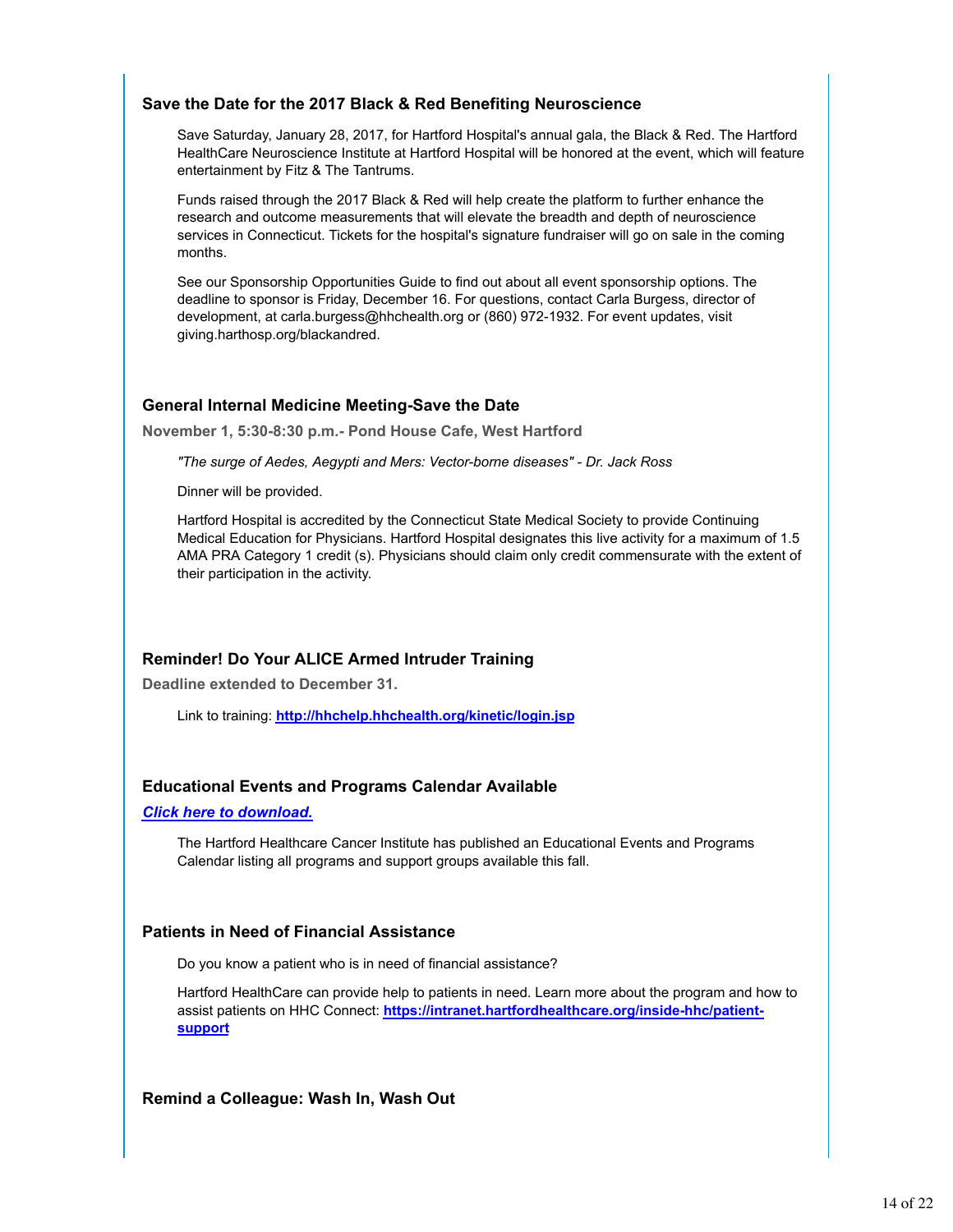All health care workers and patients should feel comfortable reminding any other health care worker to sanitize regardless of their role. This should always be done in a courteous and constructive manner. All health care workers should respond courteously and gratefully when reminded.

If you remind another health care worker to sanitize, and he or she responds with irritation or hostility, please notify their department chief, **Dr. Jack Greene** or **Dr. Jack Ross**, who will communicate with them to prevent recurrences.

### *Improving Doctor-to-Doctor Communication: TigerText*

#### **A Free Tool To Help You**

We all want to do what is best for our patients. Problems in communication between hospital providers, consultants, and community providers has been identified as a major source of dissatisfaction for both patients and physicians. And it can lead to gaps in patient care.

Hartford Hospital has invested in a tool to help providers improve communication. It is a HIPAA compliant texting service called TigerText,and we are offering it to the medical staff at no charge.

TigerText allows a provider to send brief text messages, with patient identifiers, to another provider on the system. Examples of texts include quick reports of a procedure, notification of discharge, questions about medications, etc. There is an option to alert people if you are on vacation, and the notices that are sent are marked as read when they are opened by the recipient.

We are anxious for all of our Medical Staff to enroll in this free application. It is VERY easy to use, even for those of us who have problems with new technology. We urge everyone to register and get on this useful and HIPAA compliant system today-it will make your job easier and improve patient safety.

- **Here is a TigerText Request form with directions on how to get TigerText:. You can download** *the form here*
- For further help with this, feel free to contact **John.Rogalsky@hhchealth.org** (860-972-3207).
- Any problems not resolved by the TigerText Help line can be referred to **Dr. Marc Palter** at **Marc.Palter@hhchealth.org**.

#### **TigerText Support**

For Hartford Hospital users, TigerText support can be obtained by calling the Hartford HealthCare help desk at 860-545-5699 and choosing option #6; or by calling TigerText Pro support directly at 650- 564-4722.

For issues related to password recovery, a helpdesk call is required and will be routed to the Mobility team.

### *Hartford Hospital Media Coverage*

#### **Media Coverage Wrap-Up**

**Ken Bruno,** Hartford HealthCare Rehabilitation Network, was interviewed on NBC CT about what HHC is offering at this year's Hartford Marathon.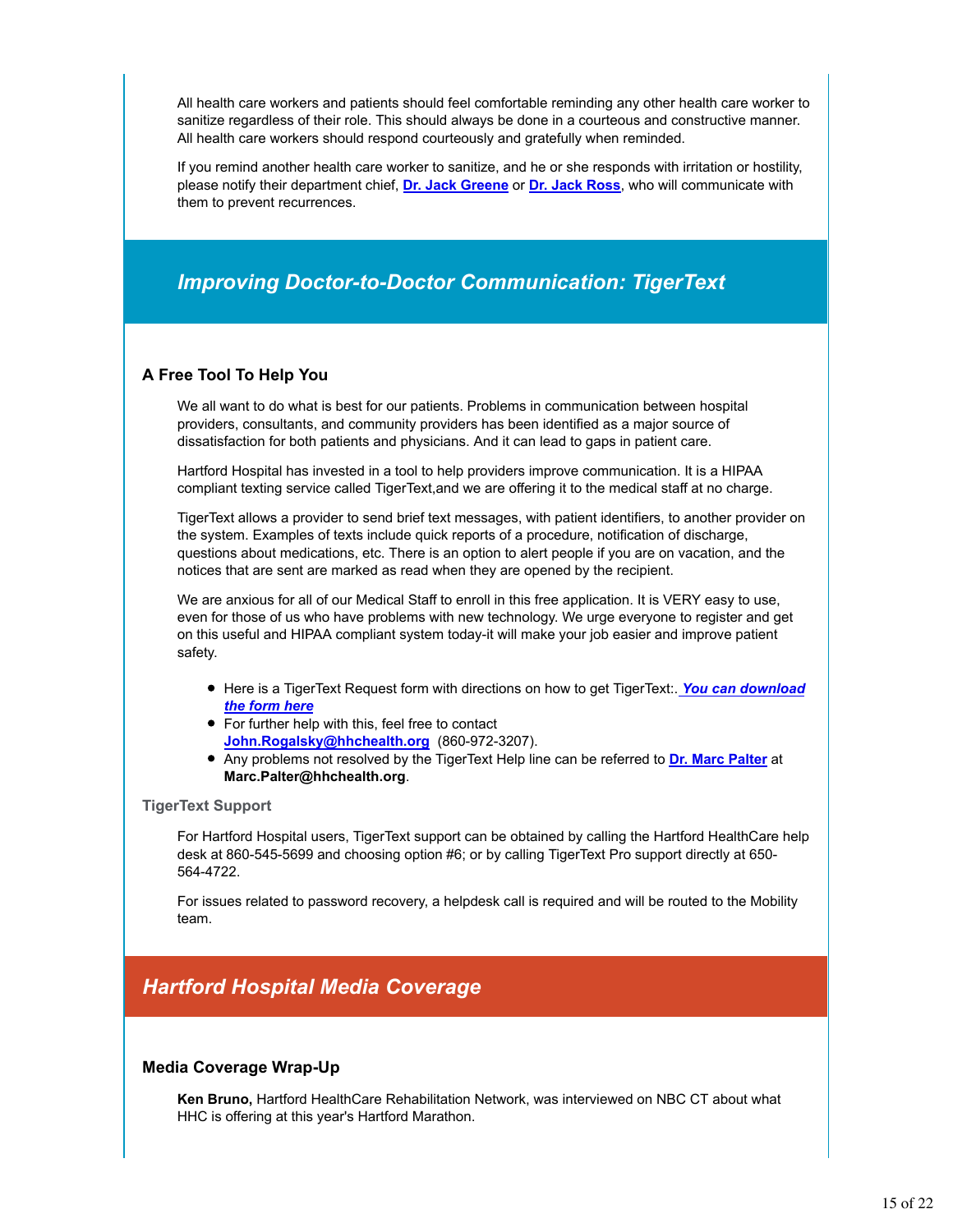**Dr. Patricia DuFusco** was featured in a story in the Hartford Courant about a new drug that can minimize side effects of breast cancer treatment. **Read the story here.** 

**Dr. Ryan Dorin** was interviewed on NBC CT to discuss a 10 year study that showed prostate cancer survival rates are equally high if the disease is monitored versus having surgery or radiotherapy. *https://youtu.be/QG1JhPtkG0U*

**Dr. Sabet Hashim** was profiled on this month's Healthier Connections segment on FOX 61. https://youtu.be/TnXE58-TPBI

**Dr. Diana James** was interviewed in the Hartford Courant for a story about new imaging technology.

**Dr. Laura Saunders** was interviewed by Ch. 8 about the presidential election and children - What parents and teachers should be focusing on when talking to elementary school-aged children about the election. https://youtu.be/\_k6\_QgkOT8E

**Dr. Hank Schwartz** wrote a letter to the editor that appeared in the Hartford Courant called *Why Trump Needs Putin's Reassurance*.

**Dr. Kristen Zarfos** was interviewed about Breast Cancer Awareness on Better Connecticut - WFSB https://youtu.be/9wanWwXZRjM

#### **Connect to Healthier on NBC-CT**

HHC's two-minute "Connect to Healthier" segment airs each Sunday at 9:20 a.m. and it's posted fresh each Monday on HHC Connect, our Intranet.

#### *New Technology to Treat Sleep Apnea*

Jaime Fernando Ortiz couldn't stand his CPAP machine and was one of the first in the state to use a new technology to treat sleep apnea. Hypoglossal nerve stimulation or INSPIRE. https://youtu.be /2xOdLfI1VH8

#### *Running the Marathon With Cancer*

Every year, thousands flock to the Hartford Marathon to compete. One man this year- showed us he could tackle anything: 26 miles, even while fighting something else.

John Hayes looks like any athlete training to run a marathon. What you would never suspect is that John has cancer.

https://www.dropbox.com/s/4mc3qjngt4kd8j1/101616%20CTH%20Marathon%20Runner.mov?dl=0

http://media.hartfordhealthcare.org:80/ermweb/player?id=dmw6agYU

#### *Healing After an Aneurysm*

This is the story of one inspirational young woman who made remarkable progress after an aneurysm ruptured and affected her ability to speak. She and her team never gave up.

The patient made a trip all the way from London to visit with the team on the neurointensive floor that saved her life and her voice.

http://media.hartfordhealthcare.org/ermweb/player?id=9ED911ul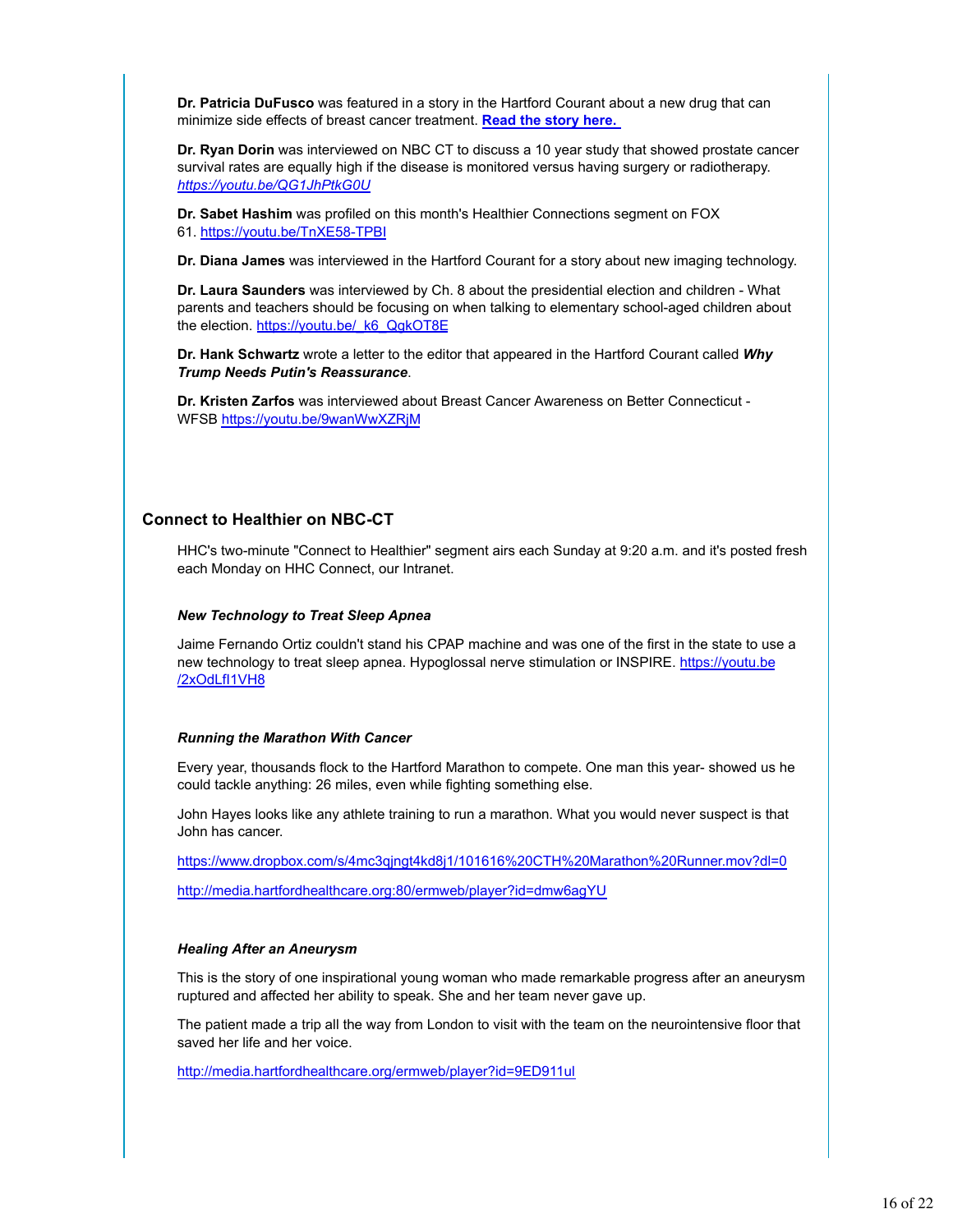#### *Featuring A Roundup of HHC News*

A remarkable achievement for Dr. Brian Grosberg; a grand opening for HHCMG in Bloomfield; and Breast Cancer awareness month. https://youtu.be/9ztEDTzSOi8

Sunday's Connect to Healthier segment on NBC CT highlighted the following events/accolades across HHC:

A remarkable achievement for Dr. Brian Grosberg, a grand opening for HHCMG in Bloomfield and Breast Cancer awareness month.

https://youtu.be/9ztEDTzSOi8

#### **Upcoming News Service Content; Share Your Stories**

The Hartford HealthCare News Service is actively creating content with media partners across the state. Please let us know if you have great patient stories to share. Share your stories with us so we can share them to a wider audience.

#### **Connect to Healthier**

Sundays in the 9 a.m. hour, we broadcast a two minute health segment on NBC CT.

#### **Medical Rounds**

Partnership with WFSB. Weekly live interview from the HHC studio at 5:45 p.m.

**HealthCare Matters radio program**

Every month, Elliot Joseph highlights an important health care related topic with nationally recognized experts on CBS affiliate WTIC-am, NewTalk 1080, Connecticut's largest and most popular talk radio station

#### **Healthier Connections**

Monthly partnership with FOX CT.

#### **CT STYLE**

Monthly partnership with WTNH.

**HHC YouTube page:** *https://www.youtube.com/user/HartfordHospitalCT*

*Link to contact information across the system: Hartford HealthCare Media Relations Team*

### *Voices of Our Patients*

#### **Kudos - Short and Sweet!**

*They treat you so nice.*

*Great medical staff, very attentive, patient and kind.*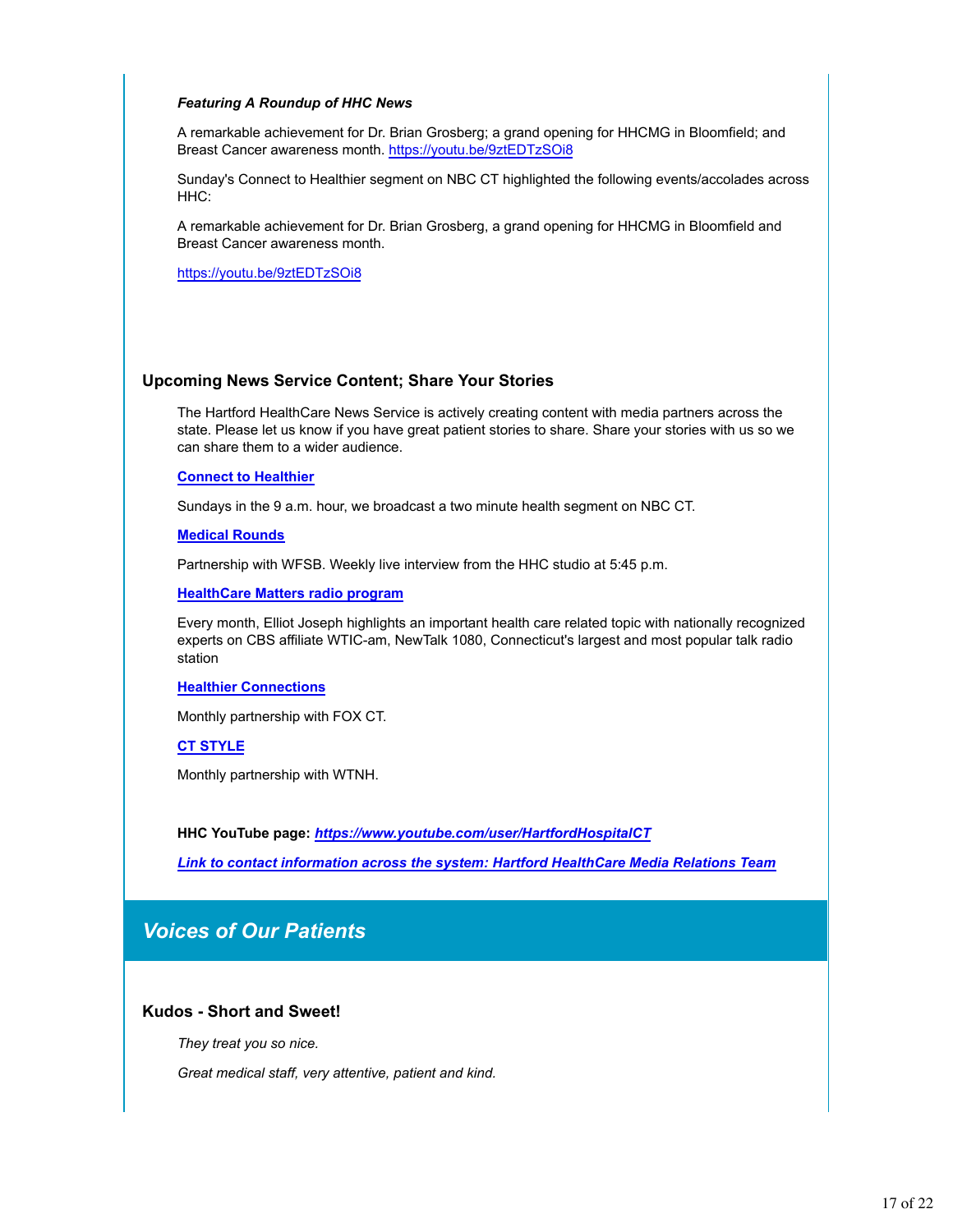## *CME Applications*

#### **Interested In Hosting a CME Event?**

In order to ensure that your educational event meets the standards established by the ACCME and the CSMS, the HH CME department has established the following deadlines for submission of CME applications.

*To ensure a timely review of your application, we strongly recommend advance planning for all events.* 

- Complete applications for a recurring series such as Grand Rounds must submitted **at least 4 weeks prior** to the planned activity.
- For a conference, course, or symposia, a complete application must be submitted **at least 12 weeks prior** to the event. We strongly encourage activity planners to contact the HH CME department at least 6 to 12 months prior to the date of the course in order to begin the planning process.

We have developed educational resources to assist planners with the application process. Please contact the HH CME office at ContinuingEd@HHCHealth.org or (860) 972-5816 to schedule an appointment with our team to discuss your CME needs.

#### **State Mandated CME Renewal Available Free To HH Doctors through HealthStream LMS**

State mandated CME for physician license renewal is available free on the Hartford Hospital HealthStream Learning Management System.

You will need your Employee ID to access HealthStream. If you need the CME Programs, but do not have a HealthStream ID, a Temporary ID can be provided for you.

Please email HealthStream@HHCHealth.org and request an ID and password for CME Courses. You will receive an email with the ID, password and instructions for accessing the courses.

To access HealthStream, use the link from the intranet, or click here. Once you login, click on the Catalog tab and search for CME to view the available courses.

Once you have passed the post-test and evaluation, you will be awarded a printable CME certificate. Your CME will also be maintained and easily self-service accessed on the HealthStream site, should you need a copy in the future.

Please note that your Risk Management required activities through MRM will provide your Risk Management CME.

### *HH In the News*

**Laughing Through Childbirth: Hospitals Offer Nitrous Oxide To Ease Labor Pains**

**Hartford Magazine/Courant, October 23**

Ask almost any woman who has experienced labor and delivery and she will likely tell you that despite its purpose it's no laughing matter.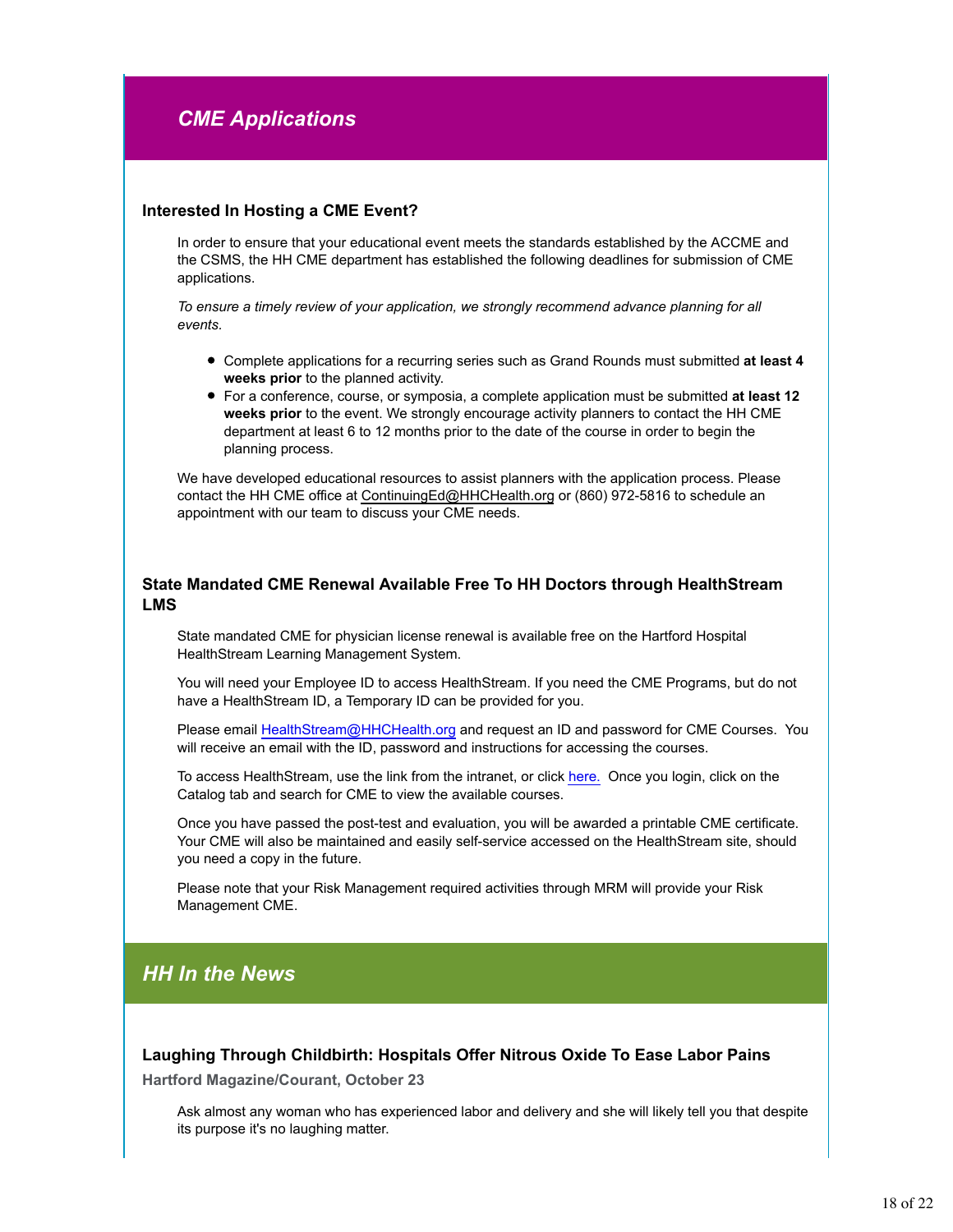Now several hospitals in Connecticut hope to reduce some of the painful aspects of childbirth, at least the perception of it, by offering women the option of using a little nitrous oxide (AKA laughing gas) to help take the edge off labor pain.

The use of nitrous oxide in the delivery room is not new; rather it's just new in the United States. Entonox, a 1:1 colorless, gaseous mix of nitrous oxide and oxygen, has been used in many countries including England and Canada for many years to ease the process along. The gas doesn't block out labor pain as anesthesia would; rather it changes your perception of the pain, making it seem more tolerable.

Hartford HealthCare began using nitrous oxide during labor and delivery in June. Nitrous oxide is also available through Yale New Haven Hospital's Vidone Birth Center in New Haven and the Middlesex Hospital Pregnancy and Birth Center in Middletown.

### *In the HHC System*

#### **Backus Cancer Survivors Day highlights support**

**The Day, October 1**

Prevention, support, recovery: these were the themes of The William W. Backus Hospital's annual Cancer Survivors Day to kick off National Breast Cancer Awareness Month Saturday.

The event, held on the hospital's campus in conjunction with the American Cancer Society, brought about 400 cancer survivors together with their caretakers, support people and medical care providers to celebrate life after a cancer diagnosis and offer hope for the future.

"(That diagnosis) is a life-altering event," Backus President Bimal Patel said. "There are very few events that one can say changes the individual, and when one is going through this I think that they find peace and solace in the presence of others."

The event was one of many held Saturday and to be held around the globe throughout October celebrating cancer survivors, supporting current cancer patients and remembering those who have died from the disease.

While there was no medical care provided at Saturday's event, the importance of it and others like it in helping cancer patients make it through their treatments successfully cannot be overstated, Patel said.

"We have survivors from a few days, weeks, months, up to 69 years here," he said. "This brings together the support of clinical staff and prayers of family and friends, and a lot of folks gather the courage and strength (to fight cancer) here. I think this is a booster of energy until people come back next year."

#### **Hartford HealthCare Center for Healthy Aging at Windham Hospital celebrates grand opening**

#### **Hartford Business Journal, October 26**

The Hartford HealthCare Center for Healthy Aging at Windham Hospital hosted more than 100 staff and community members on Oct. 20 for a ribbon cutting to celebrate the official opening of new services at Windham.

The Hartford HealthCare Center for Healthy Aging is staffed by experienced professionals who provide assessments (in person, telephonically and in home) to establish the connection to essential community services, organizations, programs and medical services. The newly opened center at Windham Hospital serves residents of eastern Connecticut.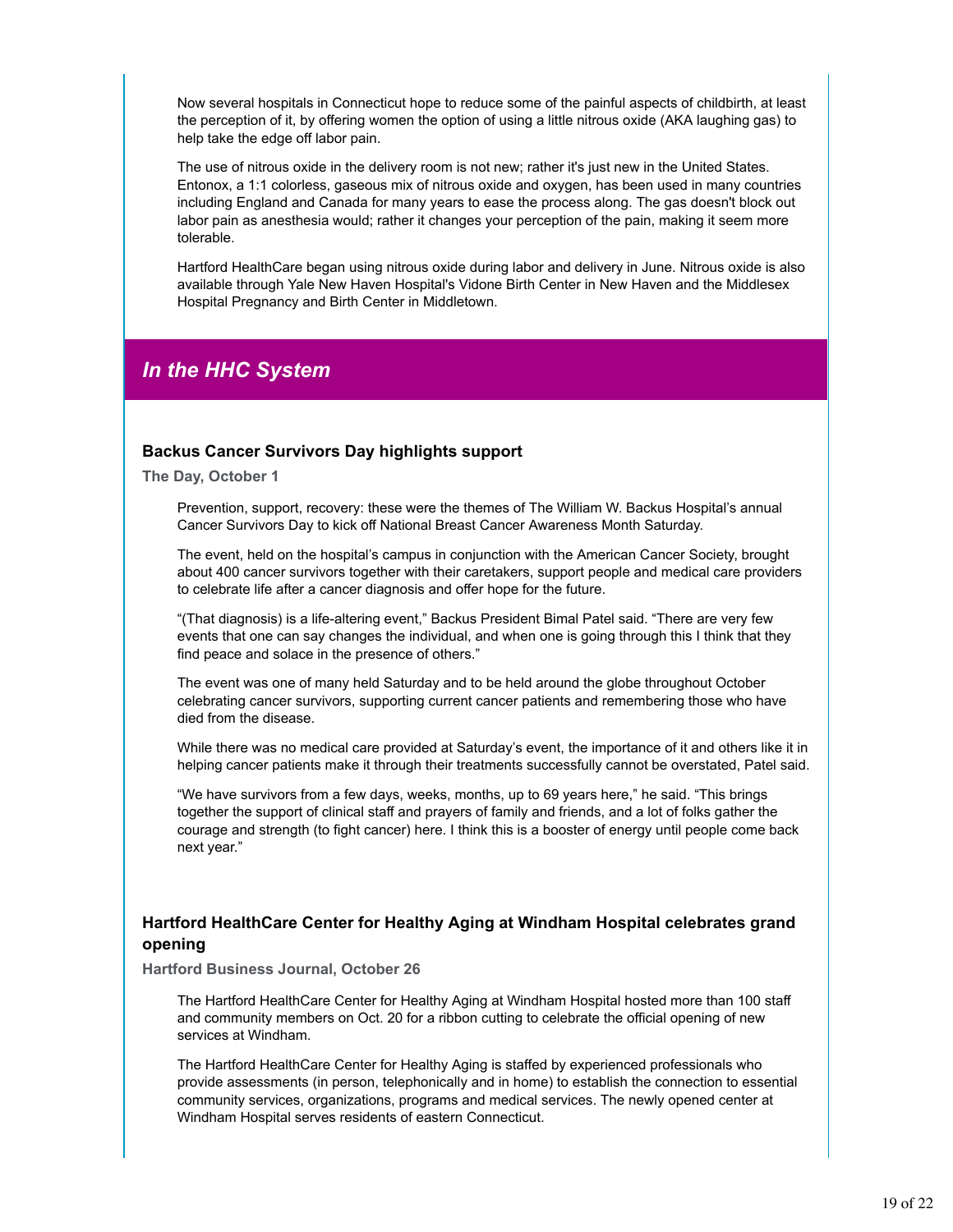"As resource coordinator, we help individuals navigate the complex medical and resource world so that they can get the assistance they need and deserve. We help people to age independently while helping to reduce the rate of hospital readmissions," said Joseph Zuzel, resource coordinator, Hartford HealthCare Center for Healthy Aging, Windham.

Windham's Center for Healthy Aging, which connects older adults with the medical care and resources they need, also partners with Natchaug Hospital to offer mental health treatment in a discreet environment. Therapy and education topics include stress management, coping with the loss of loved ones, development of age-specific life skills, chronic illness management and medication education.

The GoodLife Fitness is an additional component of the Hartford HealthCare Center for Healthy Aging at Windham Hospital. In the senior-friendly center, members and the exercise professionals develop individualized goals to better the quality of life. Benefits may include improved muscular strength and stamina, better balance, reduction in the risk of falls and injuries, support of cardiovascular health, and building of self-esteem and self-satisfaction. The program can also support individuals who need preand post-rehabilitation.

### *Health Care News In the Region*

#### **CHA Provides Issue Briefs on Hospital Priorities**

**CHA Update, Oct. 14**

Just three months into the current fiscal year, Connecticut is already facing a budget deficit that is conservatively estimated at \$77.9 million.

This latest estimate was reported last week by the legislature's nonpartisan Office of Fiscal Analysis (OFA), which also estimated an \$80 million reduction in personal income tax collections and a reduction in the sales tax revenue of \$39 million.

Although the deficit as it stands now only represents a small fraction of the state's overall budget, it has provoked some sharp words from Republicans in the General Assembly and set the stage for what will likely be a difficult legislative session.

In preparation for the upcoming legislative session, the Connecticut Hospital Association (CHA) has released a series of Issue Briefs highlighting an array of topics important to hospitals, including some that are specifically related to state funding, such as Hospitals and Taxes, How Hospitals are Paid, and Hospitals for a Healthy Economy. The briefs are being distributed to lawmakers and others interested in hospital legislative priorities.

The ten briefs cover a wide swath of topics. In addition to the three listed above, they are:Connecticut Hospitals are Evolving; Hospitals Serve our Communities; Hospitals and Health Equity; Hospitals and Population Health; Hospitals and Mental Health; Hospitals and Substance Use Treatment; and Hospitals: Delivering Safe, Reliable, Quality Healthcare.

#### **Injuries, deaths from hospital errors drop 3 percent**

**Fairfield Citizen: October 18**

Injuries and deaths from hospital errors fell 3 percent statewide between 2014 and 2015.

But there were increases at individual hospitals - including Bridgeport Hospital and St. Vincent's Medical Center - and the overall number is still higher than it was a few years ago.

That's according to the latest adverse events report from the state Department of Public Health. The annual report tracks the number of incidents in which people were harmed while receiving care at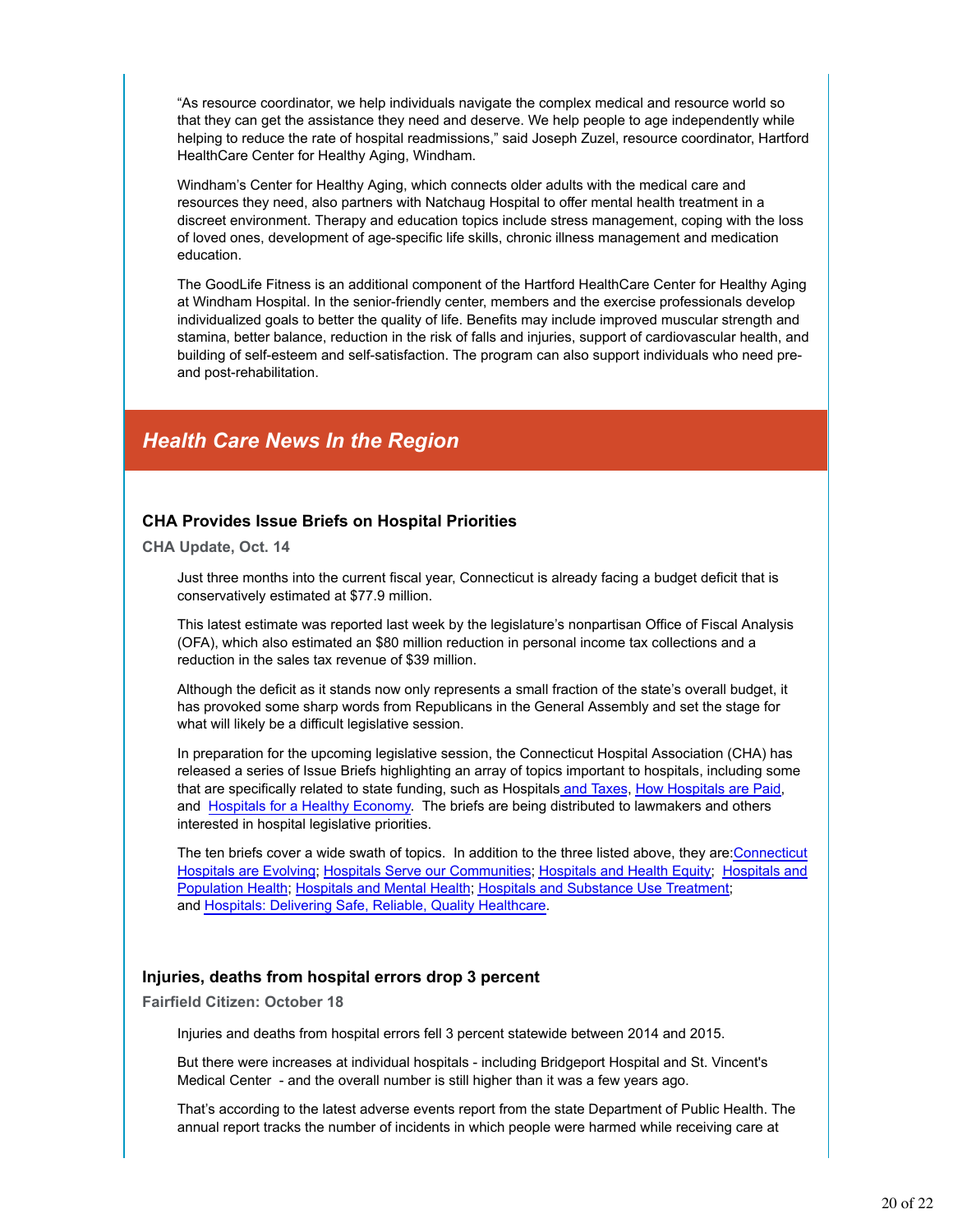area hospitals.

There were 456 such incidents in 2015, down from 472 in 2014, and 534 in 2013.

The number is still higher than it was in 2012, when there were only 241 such incidents, but that's not necessarily cause for concern, said Mary Reich Cooper, chief quality officer for the CT Hospital Association.

"That initial increase (between 2012 and 2013), we think, is due to improvements in reporting," she said.

The subsequent decline, Cooper said, is likely because hospitals and other healthcare agencies have put an increased emphasis on safety. However, she concedes that the problem of hospital errors is far from fixed.

"Our goal is zero (adverse events)," Cooper said. "Preventable harm to even one patient is one too many

#### **CT News Junkie: ConnectiCare Tries Different Approach To Health**

What if there was an Apple Store for your health? That's the idea ConnectiCare is embracing as it opens a new retail store in Manchester.

At the new store on Pleasant Valley Road, ConnectiCare consultants will assist their customers on how to file a claim or find a doctor.

"We know health insurance is complicated and sometimes you want to speak to someone face to face," David Gordon, senior vice president of strategy and innovation, said. "You can do that in our retail centers. We see these centers as another way for us to deliver the high-quality service we have been delivering to our neighbors for the past 35 years."

The innovation was applauded by Access Health CT, the state-run insurance exchange.

"We commend ConnectiCare on this new effort to work within communities, providing in-person education and support on healthcare and other health issues around the state," Access Health CEO Jim Wadleigh, said. "These new storefronts are a positive development for customer experience, and will hopefully prove an added community resource for healthcare information to many CT residents that are served by ConnectiCare, both on-exchange and off-exchange."

Three more retail locations will open in late November inside the new CliniSanitas Medical Centers in Newington, Bridgeport, and Orange. The new CliniSanitas will offer primary care, specialty care, urgent care, walk-in care, laboratory and diagnostic imaging services, as well as health education and wellness services. All will offer extended evening and weekend hours and the staff will speak both English and Spanish. They will only serve ConnectiCare customers.

"Health care is very personal and having a good relationship with your doctor is essential," ConnectiCare President and CEO Michael Wise has said. "Members want to discuss their health and receive care in their preferred language, at times and locations that are convenient for them."

Wise said CliniSanitas has a proven track record of serving a diverse population through this model and that's why ConnectiCare wanted to partner with them to serve Connecticut's growing Hispanic population.

CliniSanitas Medical Centers are part of a leading multinational health business group operating in Florida and several South American countries.

ConnectiCare offers plans both on and off Connecticut's insurance exchange.

The company, which briefly threatened to leave the exchange last month after not getting the rate increase it felt it needed, has nearly 50,000 customers in its exchange-based plans. It has another 37,142 in its off-exchange plans in the individual market. It also offers plans in the small group market where it has another nearly 50,000 customers.